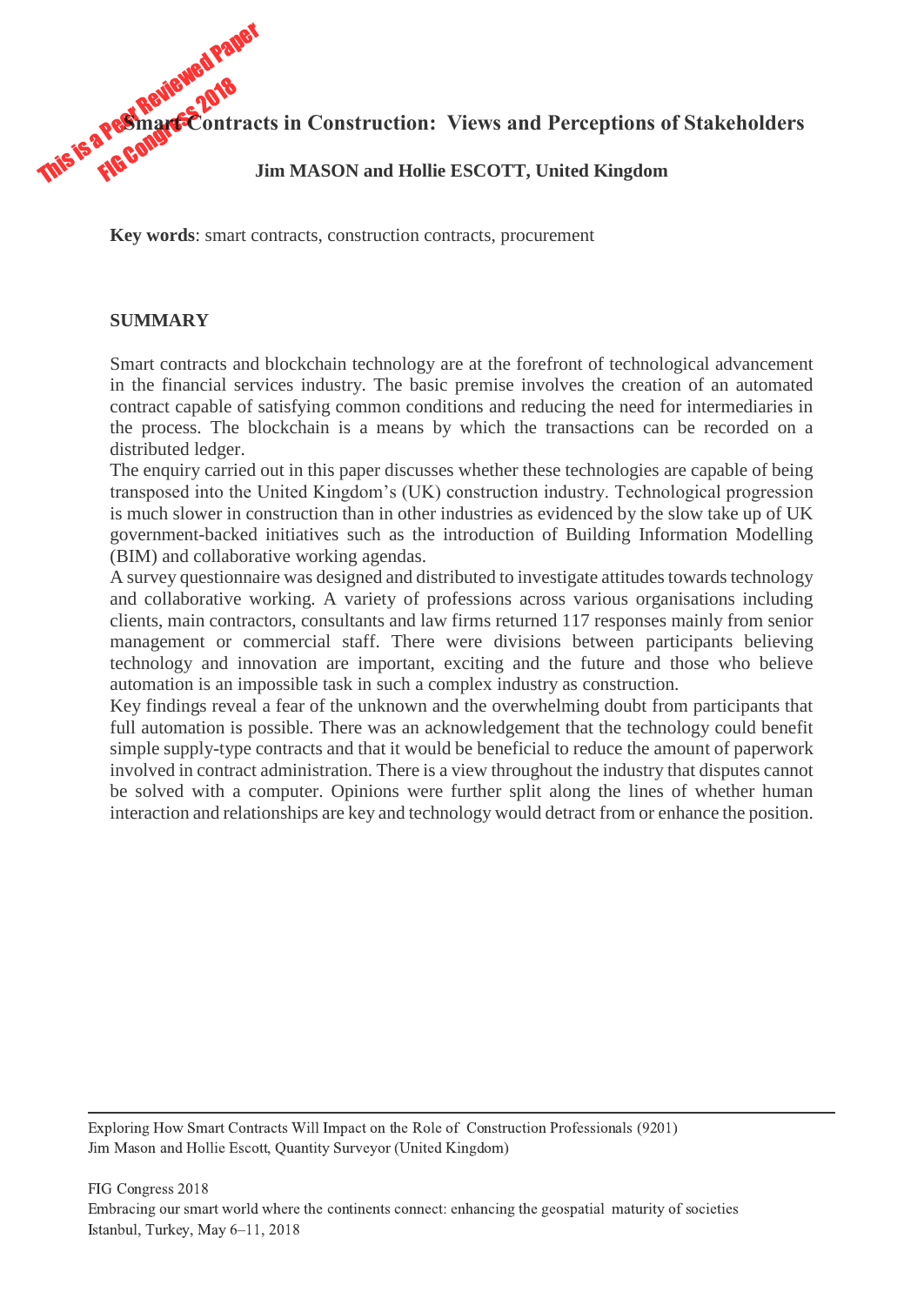# **Smart Contracts in Construction: Views and Perceptions of Stakeholders**

## **Jim MASON and Hollie ESCOTT, United Kingdom**

### **1. INTRODUCTION**

The term "smart" is in wide popular usage at present and the construction industry is no exception. It seems that every conference and article uses the term in some way, shape or form as we approach the end of the second decade of the  $21<sup>st</sup>$  century.

What is actually meant by the term is open to conjecture. A consensus would appear to be that the term denotes some sort of artificial intelligence ultimately replacing human endeavour or making tasks easier to complete. Our attitudes towards these innovations reflects our standing point on matters technological.

This was summed up by Douglas Adams:

*"I've come up with a set of rules that describe our reactions to technologies:* 

*1. Anything that is in the world when you're born is normal and ordinary and is just a natural* 

*part of the way the world works.* 

- *2. Anything that's invented between when you're fifteen and thirty-five is new and exciting and revolutionary and you can probably get a career in it.*
- *3. Anything invented after you're thirty-five is against the natural order of things."*(Adams, 2002) One of the consolations of being in the third bracket is the ability to take a longer view on the prospects of recently heralded initiatives to embed themselves successfully and to objectively view the obstacles in their path. One such long term view is provided in the "hype cycle" which divides technological advances into those enjoying a technology trigger through to a peak of inflated expectations followed by a trough of disillusionment (Gartner, 2016). Happily, these setbacks are then followed by a slope of enlightenment and a plateau or productivity. Smart contracts are represented as being in the first bracket where academic enquiry is loudest and only conference organisers are in a position to actually make any money.

This paper presents findings and discussions based on 117 respondents to a questionnaire testing the hypothesis that full automation in construction will never be possible. This survey represents the largest piece of work completed to date on attitudes to smart contracts and provides important insight into a fast moving topic.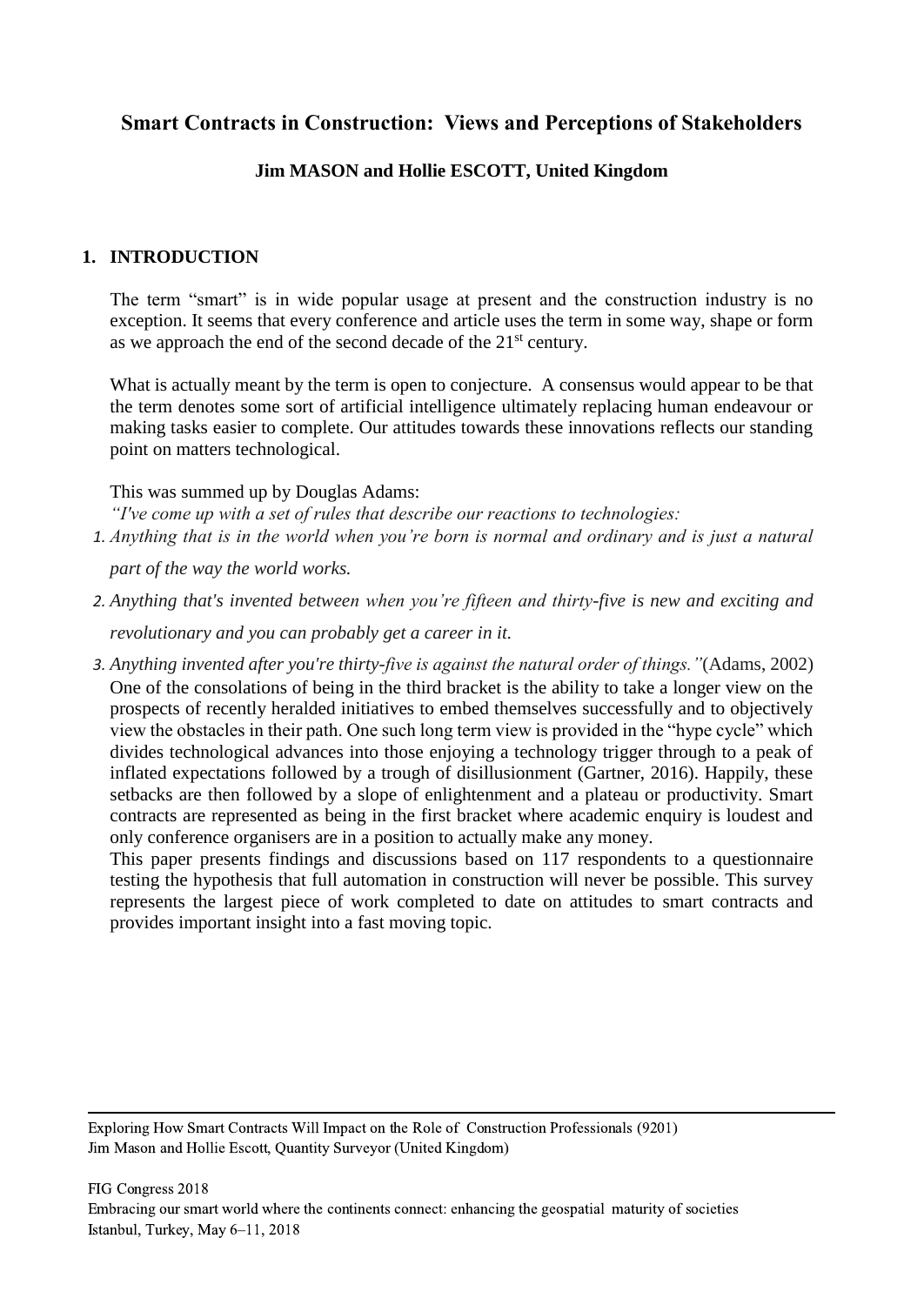### **2. LITERATURE**

The term "smart contract" (sometimes termed an Intelligent Contract) was coined in 1994 by Nick Szabo, a cryptographer, who defined it as *'A computerised transaction protocol that executes the terms of a contract. The general objectives of Smart Contract design are to satisfy common contractual conditions (such as payments terms), minimise expectations and minimise the need for trusted intermediaries* (Szabo, 1994).

Other definitions have sought to extend the notion that only certain contractual conditions are automatable. Taken to its natural conclusion a smart contract can be defined as '*Contracts that are fully executable without human intervention'* (Morgan, 2014), or *'Self-enforcing, monitoring external inputs from trusted sources in order to settle according to the contracts stipulations'* (Peters & Panayi, 2015). The application of smart contracts in the banking and investment sectors appears easier to establish given the relative straight forward nature of the instruments involved. The general rule is that the longer the contract, the less straightforward its automation (Norton, Rose & Fullbright, 2016). An attempt to predict how the concept might apply to construction was made in the first author's original paper on this topic (Mason, 2017). The conclusion identified that the semiautomated position was the likely outcome in the short and medium term.

The other ever-present debate in the modern construction industry, besides technology and how to use it, has been the influence of the collaborative agenda. The construction industry suffers from a poor reputation as being slow to change, adversarial, untrusting and unfair to subcontractors (Lynch, 2012).

Collaboration was to have been the key to reform. Numerous reports dating back to post Second World War times (Simon, 1944; Emmerson, 1962; Latham, 1994) and many research papers that review these (Langford & Murray, 2003, Emmitt & Gorse 2003) have studied, argued and deliberated the topic. By 2005 various industry groups and bodies had come together to create Constructing Excellence, an organisation working across the industry to drive change (Constructing Excellence, 2016). Common themes run through the papers including early contractor involvement and the need to communicate effectively. The term "collaboration" became the short hand for these themes. The key to successful collaboration is said to be trust (Bouchlaghem, (2012). The most valuable aspect of the collaboration agenda is claimed to be the ethos of mutual trust and understanding enshrined in the NEC contracts (Waterhouse, 2015).

Another commonality has been in the lack of meaningful success for the virtues extolled in the reports. '*All this talk (80 years of it) about collaboration, co-operation, partnering, and working together, is all baloney. Latham, Simon, Emerson, and Egan are and were, not talking reality. Building is a business where disputes are so very ordinary"*' (Bingham, 2014).

The new departure explored in this paper is the introduction of technologies to support collaboration. The merging of the two themes of technology and collaboration is writ large in meet the Government's 'Digital Built Britain' which seeks to create a mature digital economy for the built environment, delivering high performing assets and exceptional client value

Exploring How Smart Contracts Will Impact on the Role of Construction Professionals (9201) Jim Mason and Hollie Escott, Quantity Surveyor (United Kingdom)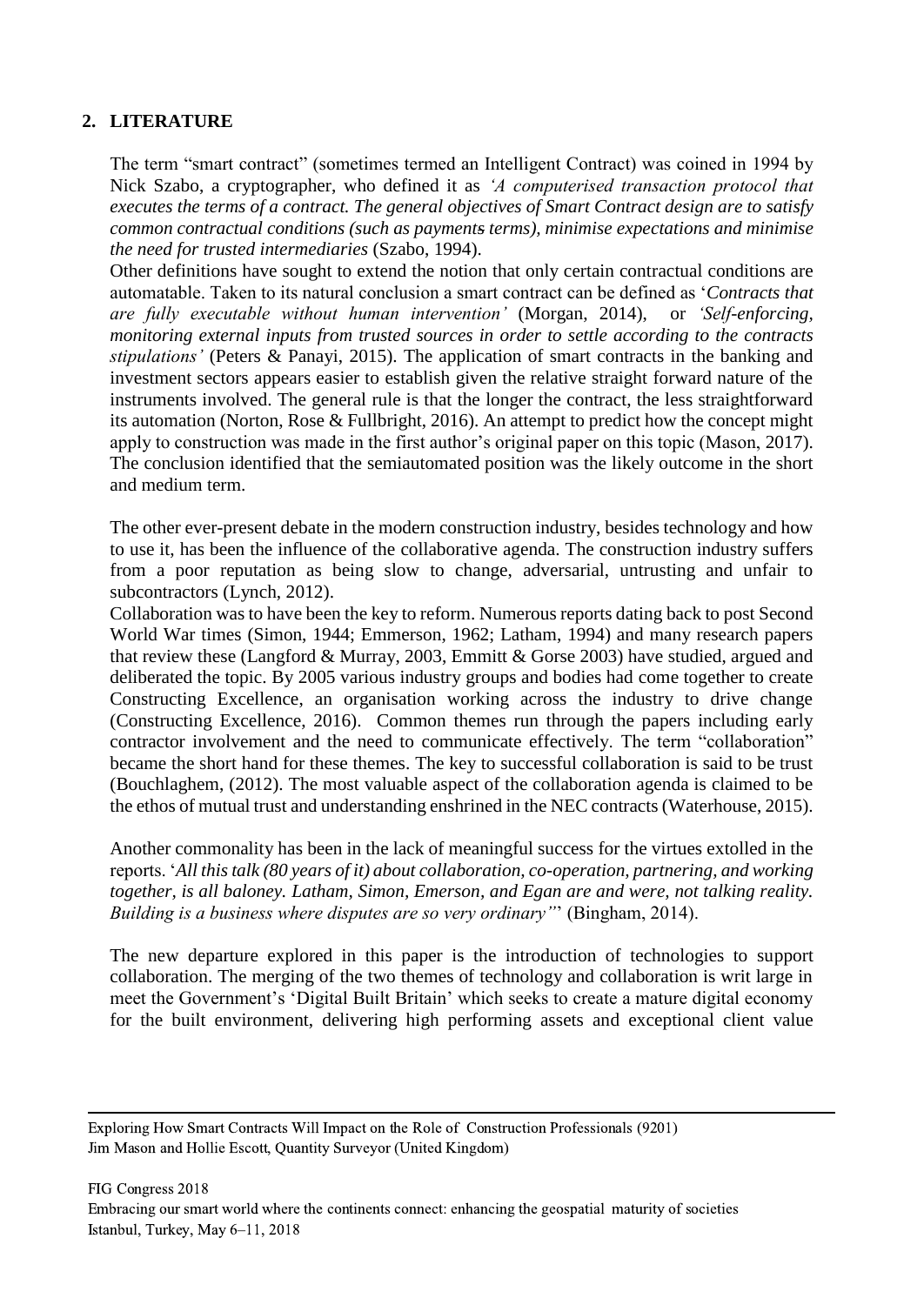(Digital Built Britain, 2016). Smart, automated contracts can be seen as the logical fulfilment of this desire to go digital.

Smart contracts are therefore currently on the way to the peak of their inflated expectations buoyed by claims as to the benefits. The autonomy of the smart contract removes reliance on lawyers or other intermediaries also resulting in savings in transaction fees and time taken for manual tasks. The record of all transactions on a shared ledger improves trust through transparency and accuracy.

The system is constantly backed up and rendered secure by its distributed nature (Blockgeek.com, 2017). The case for what smart contracts could achieve in the construction context has been expressed in terms of the automation of contract formation through to execution, updating or works programmes and the payment/certification role (Fox, 2016). The ability to secure payments and protect parties from insolvencies and late payments is one of the main attractions (Caderia, 2015). The reduction in the incidence of disputes is also a major part of the business case for adoption.

The inevitable trough of disillusionment in relation to smart contracts will centre around concerns about the length of time this will take to achieve and the complexities involved. According to many, every construction project is different, with a specific design and scope of works, this type of contract drafting is complex, and trying to account for all contingencies is not possible (Gronbaek, 2016).

The smart contract process probably relies on BIM uptake as the platform for the data it needs. BIM has been the most prominent advancement in the sector in recent years. A recent review of BIM (Mosey et al, 2016) concludes that more integration and collaboration among project members is required and there are concerns over liability, the legalities of BIM and reliability of the software. Levels 2-6 take-up would appear necessary before wholescale contract automation stands a chance. BIM has been identified as the means to deliver the Government's Construction Strategy targets of lower costs, faster delivery, lower emissions and improvement in exports be achieved (NBS National BIM Report, 2016). The pathways of BIM and smart contracts are not inextricably linked. It is conceivable that smart contracts can remain at a simpler, purely transactional level (Mason, 2017).

The increased rate of technology is undeniable. The number of sensors in devices is set to pass 25 billion by 2020 (Gartner, 2013). It appears perfectly logical that the sensors then report back to the BIM model, allowing planned completion to be over-written with actual performance and for the smart contract vision to be realised. The position reached through the literature is that technology can facilitate collaboration and represents the best chance for reversing the cycle of government initiative failing to instigate real change.

Exploring How Smart Contracts Will Impact on the Role of Construction Professionals (9201) Jim Mason and Hollie Escott, Quantity Surveyor (United Kingdom)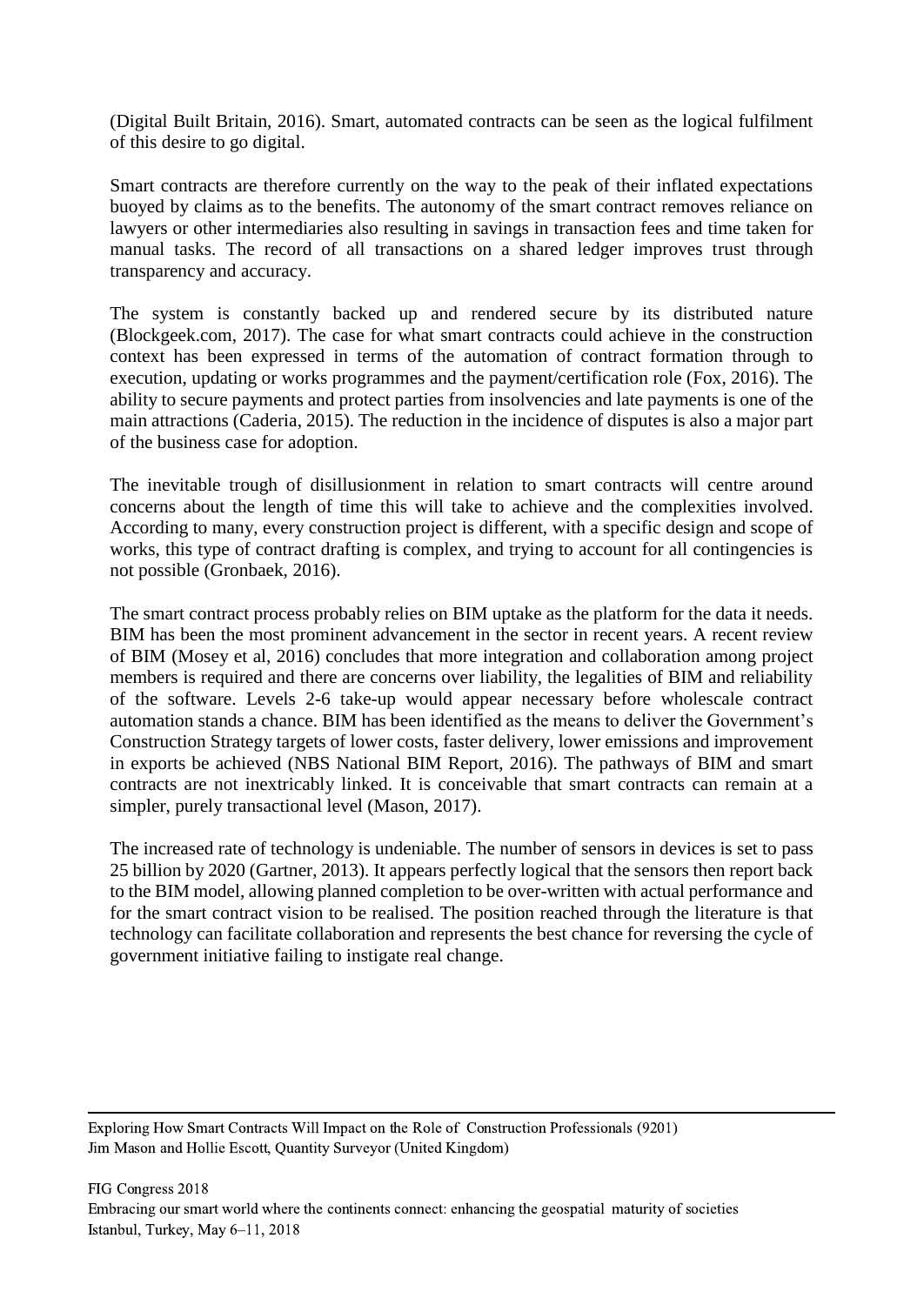### **3. METHODOLOGY**

The methodology for this study lies in the socio-legal tradition. *"The socio-legal discipline describes the point where the epistemological nature of research changes from that of an internal enquiry into the meaning of the law to that of external enquiry into the law as a social entity*" (Chynoweth, 2008). In this tradition, it is only through investigating stakeholder perceptions into any phenomena that the truth is observable. The value in observing these views is all the more heightened when the subject matter is the fast paced and polarising topic of technology.

The views and perceptions of stakeholders therefore forms the backbone of this study. The discussion section takes the time to record the sentiments and views expressed in the respondents' own words. De Bouton was promoting the approach of the  $15<sup>th</sup>$  century French philosopher De Montaigne when he summed up the value of quoting others *"they express our very own thoughts but with a clarity and psychological accuracy we cannot match…what is shy and confused in us is succinctly and elegantly phrased in them."* (De Botton, 2001)

It has been the author's experience that the insightfulness and wisdom contained in the quotes set out in the discussion section certainly help to validate personal thoughts on the phenomena being examined. The achievement of a consensus on these points helps to normalise the debate and provide a datum point for further studies in this topic.

A hypothesis approach is used in the paper following Socratic logic that a correct statement is one incapable of being rationally contradicted (De Botton, 2001). The mere fact that a majority view is that full automation is not possible in the construction contract is not of determinative importance. The nuances and exceptions described by the respondents provide the context for the debate to become more focused.

### **4. RESEARCH METHODS**

The questions contained in the on-line survey circulated were a mixture of closed questions to gather data for analysis and open questions to gain qualitative data to measure opinion. The second author's workplace is a leading utility provider in the south west of the United Kingdom and their approved list of framework Contractors and Consultants was used due to the ease of accessibility.

This selection was complimented by approaching authors discovered during the literature review. This was deemed necessary given the newness of the topic. Finally, Social media (via LinkedIn) was used to target specific groups of people, such as the RICS Quantity Surveyors Group, and groups for discussion specifically on Blockchain technology.

The questionnaire was designed using a mixture of positive and negative statements so as to unearth a greater understanding on respondents' views towards collaboration and technology.

Exploring How Smart Contracts Will Impact on the Role of Construction Professionals (9201) Jim Mason and Hollie Escott, Quantity Surveyor (United Kingdom)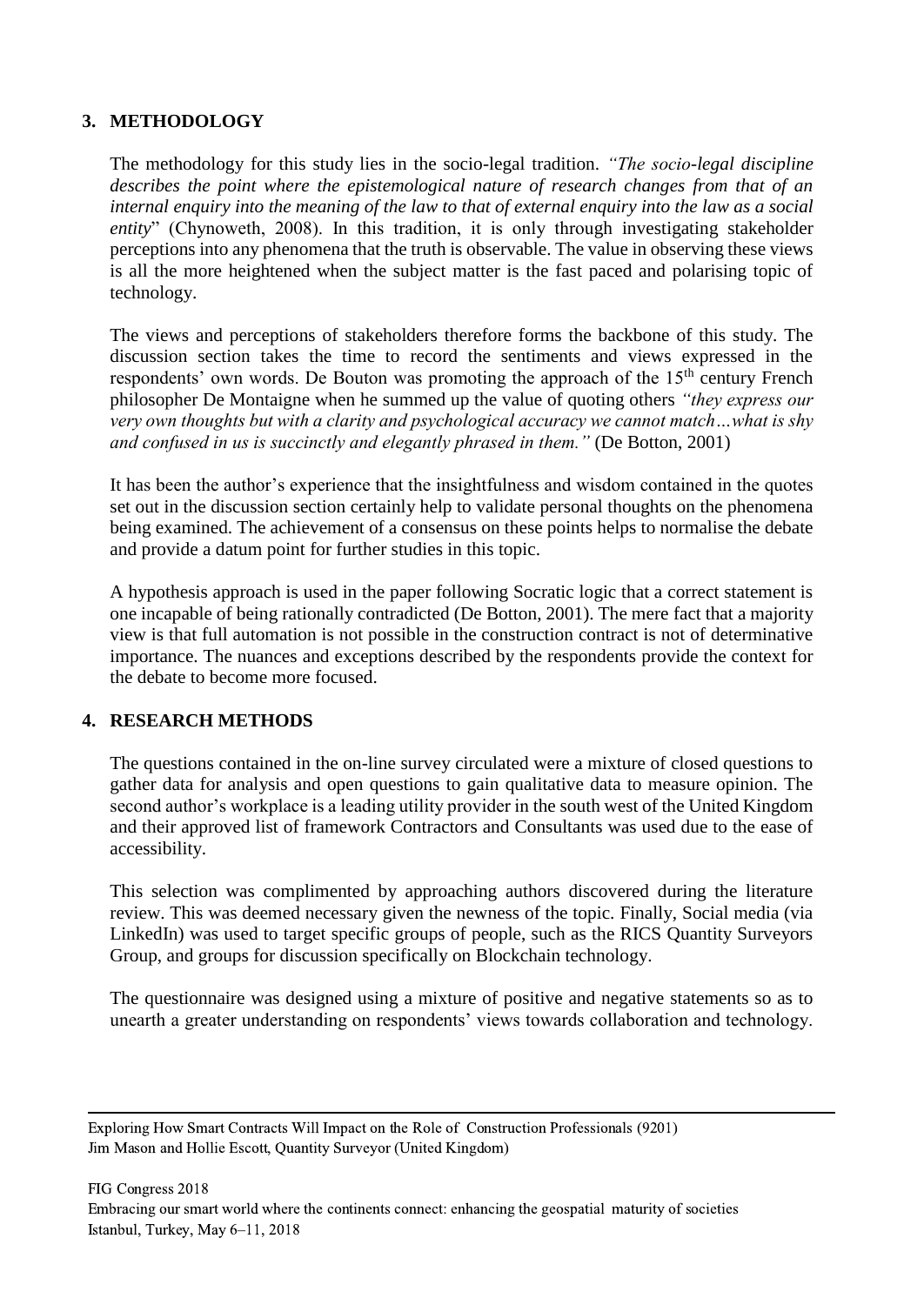The data gathered was analysed using sunburst charts to demonstrate findings as a percentage of all respondents. Bar charts were also used to show the responses of the Likert scale statements. The next section analyses the quantitative data which has the benefit of setting the context for the discussion section which follows it.

## **5. FINDINGS**

The findings section sets out graphical representations of the quantitative data.



*Figure 1 – Respondents by Profession* 



*Figure 2 –Respondents by Supply Chain Position*

The first substantive question addressed the respondent's perception of their businesses attitude to technological change.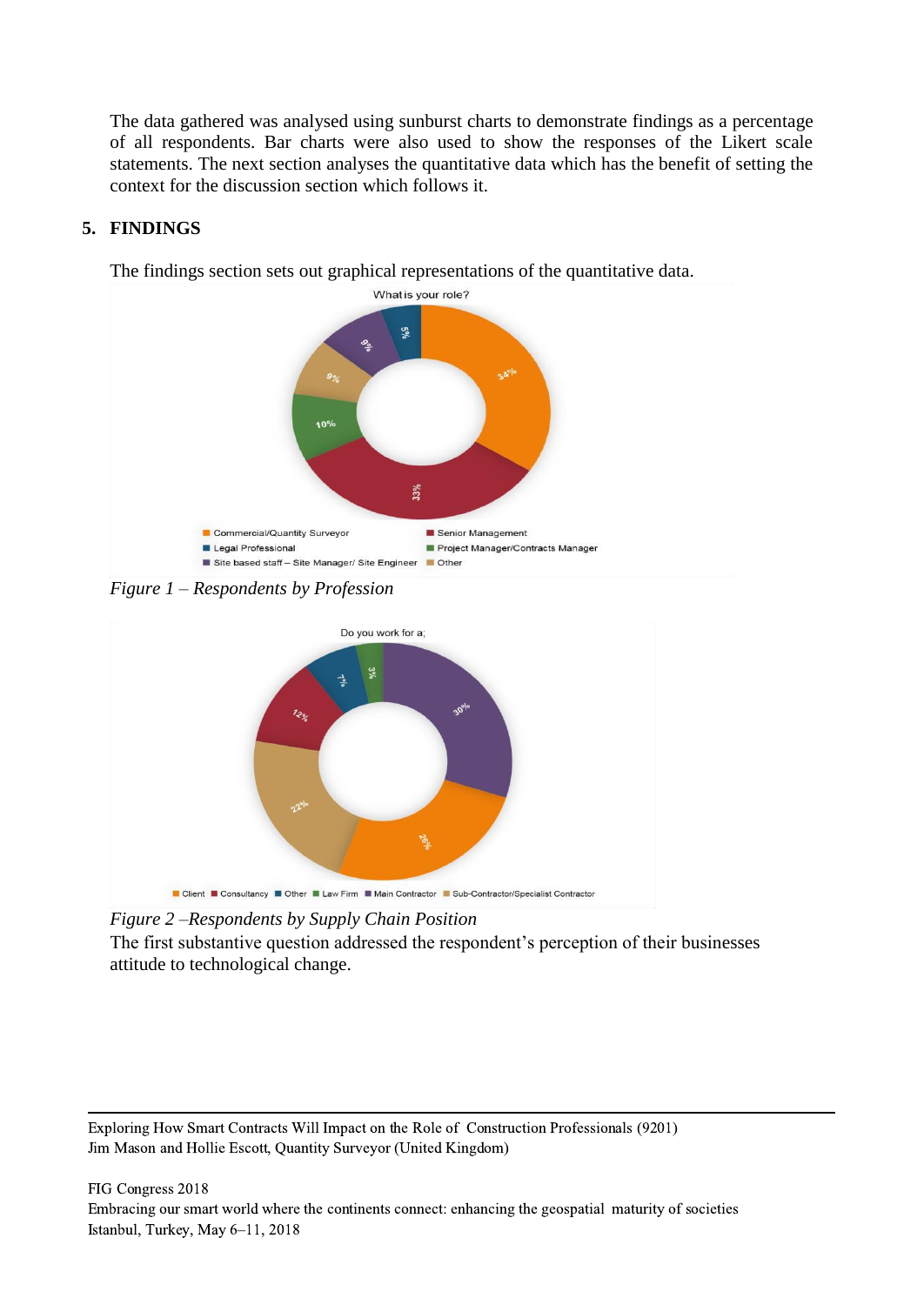Thinking about the company you work for, would you say traditionally they are;



## *Figure 3 – Attitudes to technological change*

Almost half consider their company to be innovative and at the forefront of new ideas, a striking statistic considering the industry has a reputation for being slow to change and behind innovation (Lynch 2012). The next question asked about knowledge of smart contracts.



*Figure 4 – Knowledge of Smart Contracts* 

The knowledge gap identified will necessitate a lengthy and costly education to ensure people fully understand the technology and its potential before considering adoption. The next section

Exploring How Smart Contracts Will Impact on the Role of Construction Professionals (9201) Jim Mason and Hollie Escott, Quantity Surveyor (United Kingdom)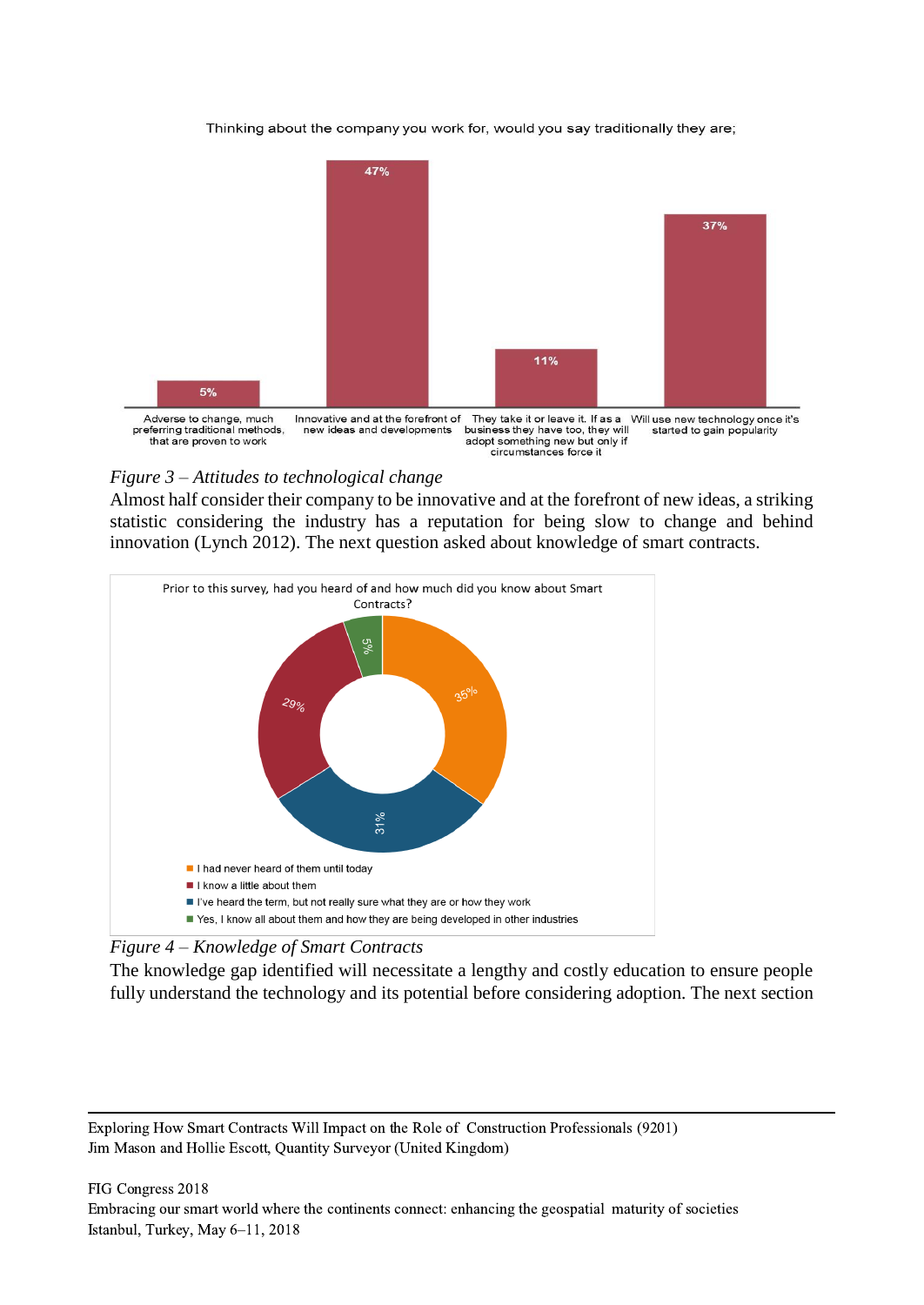examines the respondents' comments which accompanied their selections on the questionnaire. This is accompanied by the author's commentary based on the literature reviewed.

### **6. FINDINGS**

In all, the respondents made 300 comments to accompany their multiple choice selections shown in Figure 5. This discussion features a selection of these insights which have been grouped together in thematic analysis. The purpose of setting out the quotes is to allow the reader to select and reflect on those sentiments which resonate with and potentially challenge their own stance on technology.

### **6.1 Definitions**

The importance of definitions in legal scholarship and contract writing is of paramount importance. This discussion is no exception. The respondents apply succinct and largely accurate responses to the question as to what they understand a smart contract entails. One could surmise that, given the richness of the definitions and the paucity of knowledge claimed, the respondents turned to technology (internet searching) to augment their own definitions.

*"A contract performed by technological means. Once initiated, a smart contract is typically irrevocable and automatic. It can either be a coded contract or compromise a written contract which has automated functionality – such as payment- in smart contract alongside a more traditional written contract."*

*"I understand the concept of instantaneous payment and a "brick by brick" idea of plotting progress. Also the idea that the middle men are removed from the process such as banks."*

*"The general premise is that they are pre-programmed and have the ability to self-execute."*

*"They are aimed to facilitate and project manage a given contract on behalf of the user with his or her minimal input and supervision."*

*"They are computer programs that take the place of traditional contracts for simple contractual arrangements primarily used for digital transactions."*

The remarkable point is how accurate and seemingly well-informed the respondents are on a subject about which the majority profess not to know anything. The ease with which the subject can be grasped therefore, sometimes by deduction alone based on its logical premise, bodes well for long term adoption.

Exploring How Smart Contracts Will Impact on the Role of Construction Professionals (9201) Jim Mason and Hollie Escott, Quantity Surveyor (United Kingdom)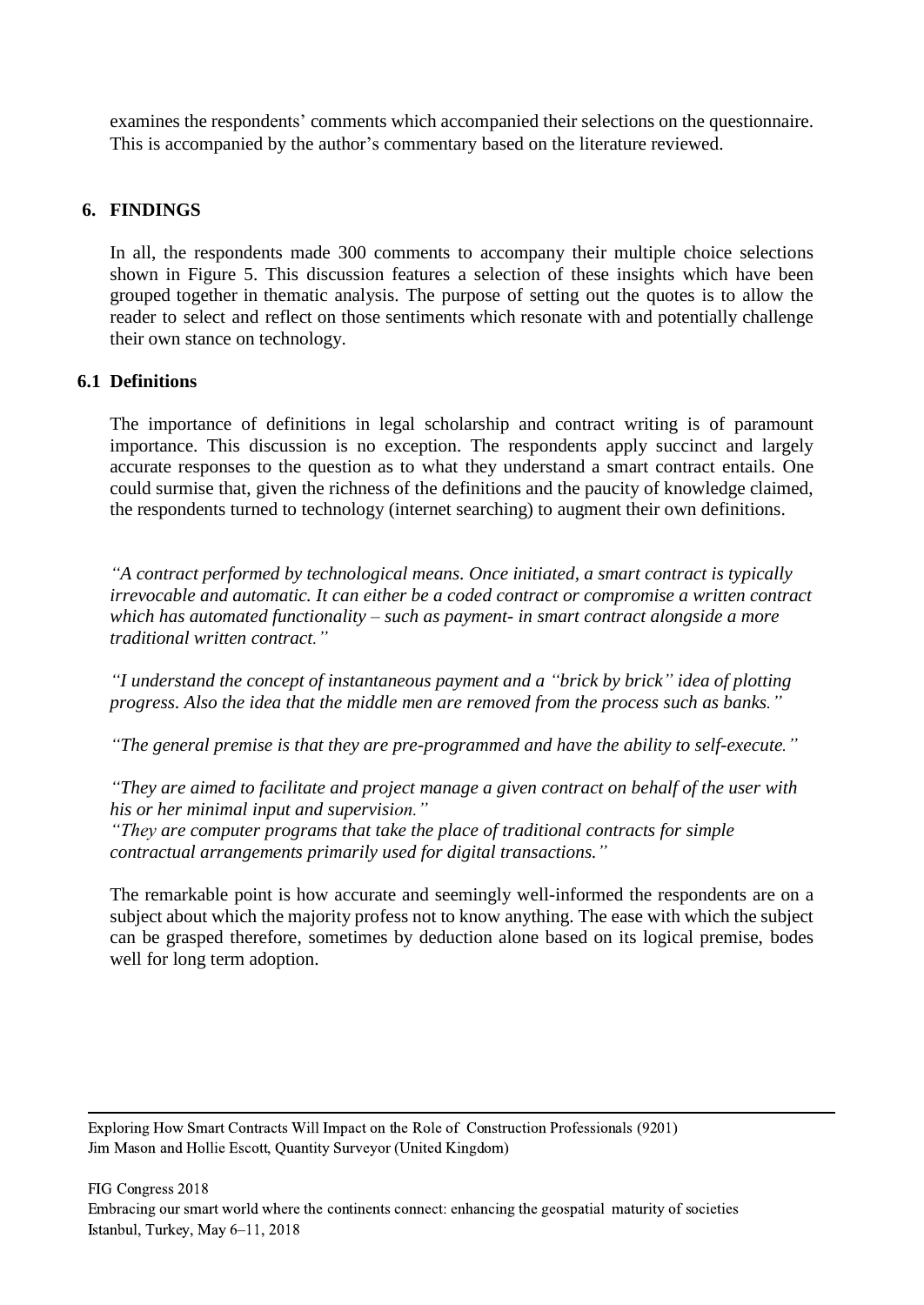#### 6.2 **Obstacles to Adoption**

The comments start with a recognition that it is incumbent on the client side to make the investments of time, money and energy into innovation.

*"Smart contracts will only truly succeed when people and organisations change their procurement mind-sets and strategies and invest more in inovation*."

*"As a client organisation we should lead the industry into the digital age and insist these items are taken up now, even if just in small ways."*

The comments selected move on to point out the shortcomings of the status quo in terms of contract drafting.

*"Contract drafting remains very clunky and expensive and clients dislike it, and yet they derive comfort from the to and fro of negotiation."*

*"There is still far too little standardisation with contracts in some industries. In my industry I have not received any contracts based on standard forms in the last two years."*

*"Where standard forms are used they are often modified to the point where they are no longer standard leading to potential for ambiguity and disputes. If smart contracts is used correctly it can only be beneficial for the construction and manufacturing industries."*

These comments sum up the shortcomings of the current legal arrangements whereby a great deal of resource is used in the negotiation of contracts and seemingly self-defeating nature of amendments. Any steps towards automation of the process would reduce this expenditure.

### 6.3 **The Potential for Positive Impact**

There are 81 recorded comments in this section featuring repeated themes and some similarities in approach and expression. Not all of the comments are set out in this discussion. The author has sought to capture the essence of the insights shared by the respondents. Nine themes have been used for the purposes of analysis, they are:

### 6.3.1 The Requirement for Knowledge

The key sentiment being expressed in this theme is that it is not necessary to know how the smart contract works in order to use it and trust it.

*"A car can be driven with great skill without knowing how the engine works."*

Exploring How Smart Contracts Will Impact on the Role of Construction Professionals (9201) Jim Mason and Hollie Escott, Quantity Surveyor (United Kingdom)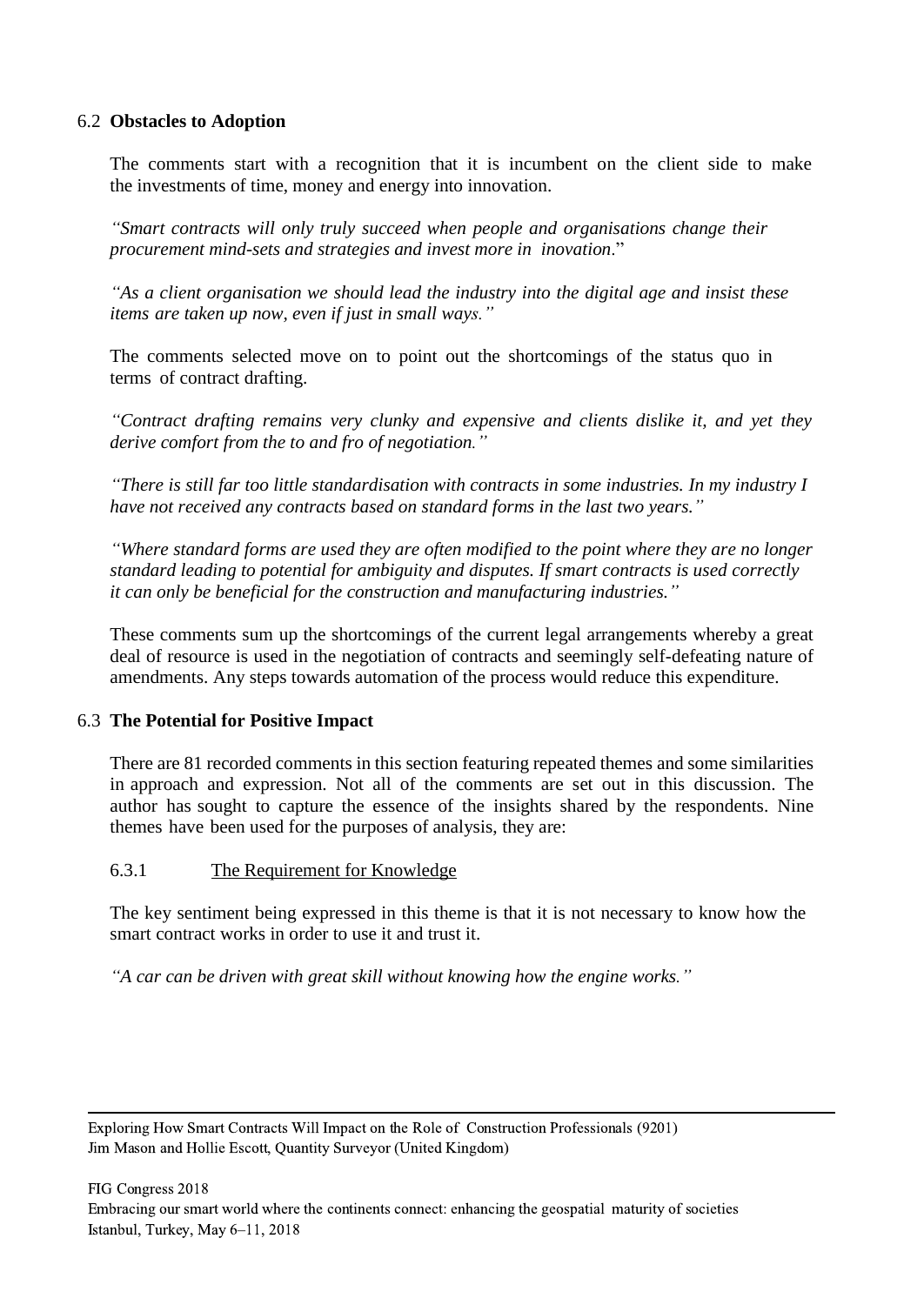*"Everyday users of smart contracts will not be exposed to the coding structure and algorithms needed for it to work." "If proven to work, the code is likely to be less of an issue."*

An observation here is that the time has now passed when a construction professional needed to know the intricacies of the process and their involvement with it. This loss of specialist knowledge is, on the one hand, regrettable for those of us brought up on the discipline-based approach. On the other hand, younger generations would see this as entirely normal (Adams, 2001).

### 6.3.2 What to Do about the Bugs

The respondents' experiences around information technology and its reliability are addressed in this section. The prevailing view is that bugs can be worked around and should not prevent progress per se.

*"All bugs are manageable through the transition phase."*

*"Anticipating bugs is a very backwards opinion and could be said of any technological advances we've made." "As technology resilience gets better there will be less bugs/issues. Bugs will not necessarily cause disputes."* 

The last point is particularly reassuring for those seeking to promote smart contracts. BIM has its detractors, based on its complexity and the need for clients to be clear on what they want (Mason, 2017B). Reliability has not been one of its problems though which is testament to the investments made by the technology providers. This investment is rewarded through the licence fees charged.

#### 6.3.3 The Relationship between Smart Contracts and Trust

The respondents were questioned on whether trust and collaboration were "baked in" to the smart contract process. This section analyses those responses appreciating that a transparent and granular process can actually add trust.

*"The building of trust and collaboration is a key benefit. This is good for building more longterm strategic alliances with your suppliers – more cost efficient savings to be made."*

*"If the technology really works and people give it a chance then faith and trust can be built. If things were more automated and out in the open and clear for everyone to see then maybe the trust between the parties would improve."*

Exploring How Smart Contracts Will Impact on the Role of Construction Professionals (9201) Jim Mason and Hollie Escott, Quantity Surveyor (United Kingdom)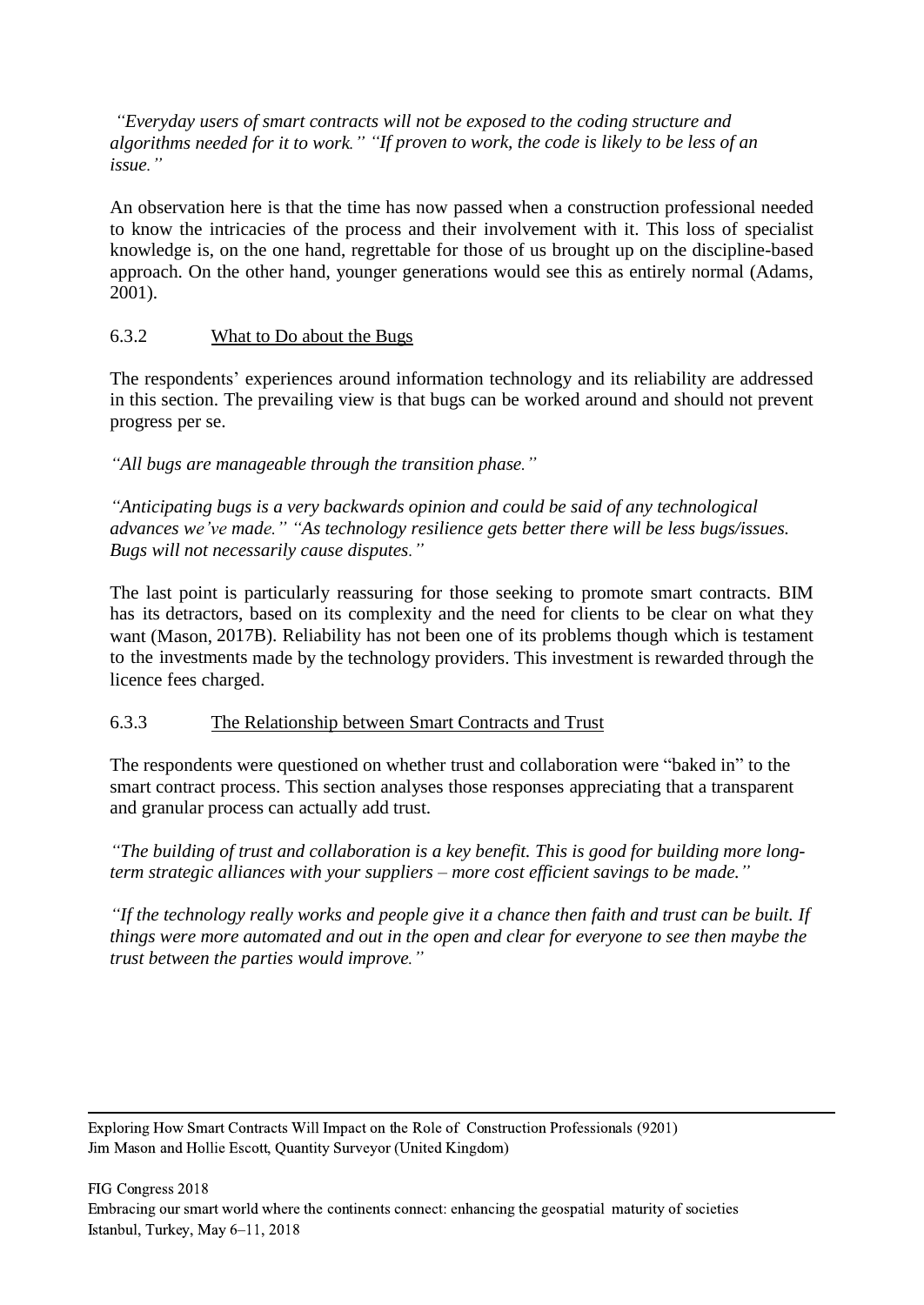These comments appreciate the point that the transparency of the procedure would result in the trust required and the benefits presented by a long-term strategic alliance. The last comment is insightful in demonstrating that the trust is already in place well before the smart contract is required to manage the transactions.

### 6.3.4 The Benefits of Standardisation

These comments recognise the benefits of standardisation in terms of ensuring minimum quality standards and the potential to reduce disputes. The removal of subjective wording is also seen as being beneficial in this section:

*"The potential to remove errors in drafting contracts and avoid individuals interpreting contract clauses differently due to the way they are written could be a major advantage of smart contracts."*

*"The technology can help resolve disputes on timings and what has been agreed, issued, paid etc."* 

The difficulty is that the replacement of subjective wording, although desirable, with computer code is a massive ask in terms of being able to cover the variables encountered on a building project. The point is made that the reason for having a written contract in the first place is to deal with the uncertainty arising from the project (see discussion section 5.2). This limitation on what is achievable then come more sharply into focus in terms of the application being to pre-fabricated or factor type installations on individual or linked elements.

### 6.3.5 The Business Case

The notion of smart contracts requires the business case to be made out. The respondents in this section were quick to recognise the positive impact this technology could have.

*"As a subcontractor we can spend a lot of time chasing payments so a system to reduce this work load would be of benefit to us."*

*"As with innovations like BIM the company are happy to invest in order to be market leaders in new technology."*

*"Cost savings on administration may be moved over to IT support to solve a unique bug to a specific contract or a system bug that assists all of the companies."*

*"If the Managing Director of a company believes in the idea then a top/down attitude will spread across the business and give a new idea a very good chance of succeeding." "Less paperwork and more automation will eventually reduce writing, negotiating, operation and admin costs." "This simplifies the process of stage payments and administration of this process from a contractor's point of view."*

Exploring How Smart Contracts Will Impact on the Role of Construction Professionals (9201) Jim Mason and Hollie Escott, Quantity Surveyor (United Kingdom)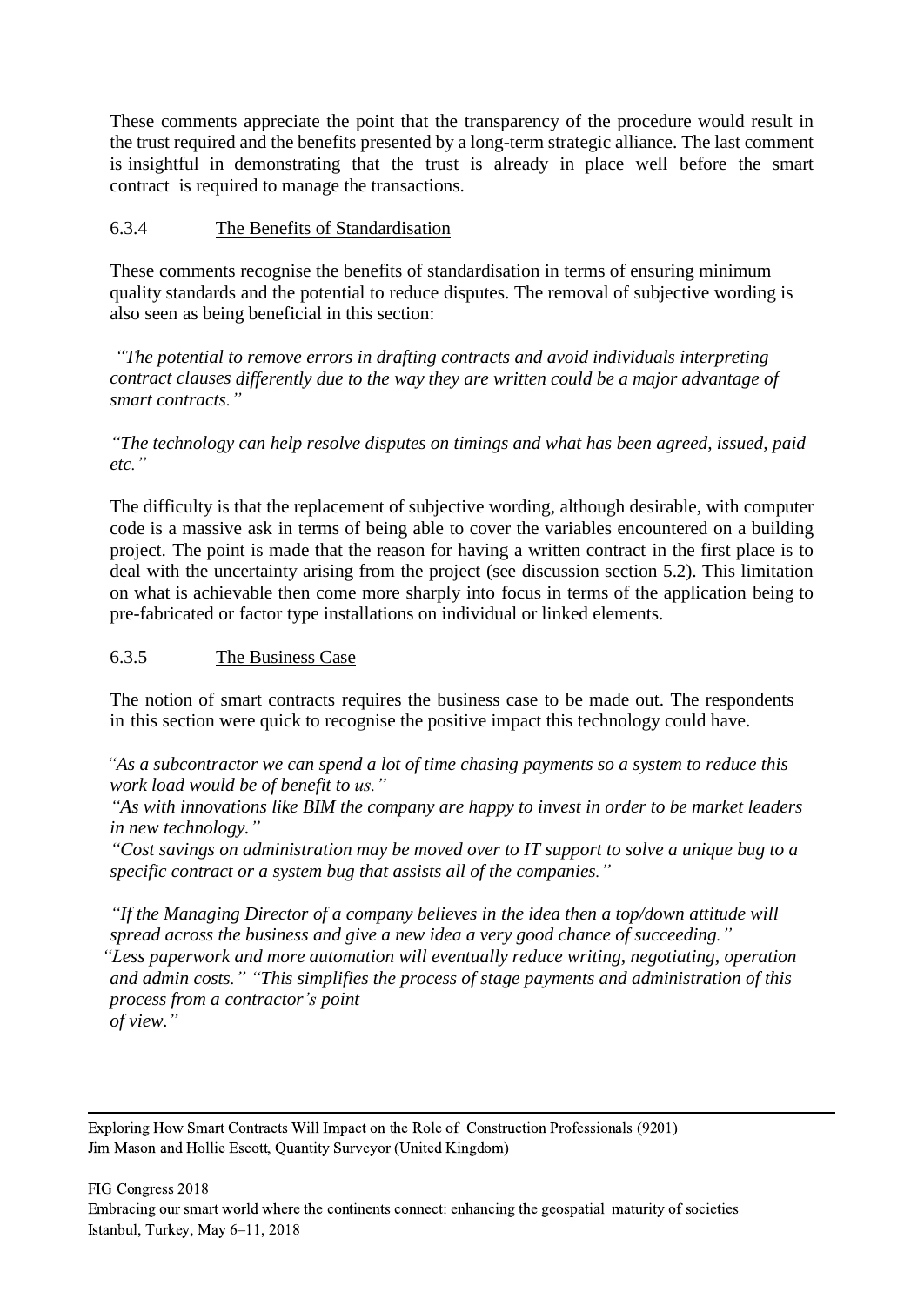### *"Subcontractor payments are one of the industry's biggest problems anything to improve payments has to be a good thing."*

A recurring theme here is the potential for redeployment of people and resource to other tasks. The huge amount of time and effort spent in chasing payments appear as a frustration to the respondents. The references to "cutting out middle men" is of interest. Most seem not to appreciate that the middle man being cut out in this instance is likely to be the respondents themselves.

The last comment identifies one of the major benefits of the smart contract initiative. The poor treatment of subcontracts and the weekly cost of this in terms of insolvencies is a stain on the image of the construction industry. The alleviation of this through a transparent and repeatable payment process is to be welcomed.

### 6.3.6. The Relationship with BIM

The literature reviewed established that smart contracts probably need to reside alongside BIM as this is where the information will be harvested in terms of the specifications and standards to be achieved and verified before payment. The equivocal nature of this statement is based upon the observation that "anything goes" in relation to predicting smart contract development and what it will and will not be tethered to both now and in the future.

If BIM is the pathway chosen then there are encouraging signs as remarked upon above that the experiences are positive.

*"BIM is also growing and an exciting way to standardise construction data."*

*"Improvements in technology including BIM will deal with issues before they arrive on site saving cost and time."*

The observation here is that in a survey of 117 results, only three commented on the BIM position which speaks volumes on the relatively small numbers with BIM experience.

### 6.3.7 The Process of Automation

Automation can be distinguished from standardisation as the latter is one of the benefits from the former. The process of automation itself was addressed in a positive manner by the following respondents:

*"Clearly emotional issues cannot be resolved but the objective decision as to the right process after an event can be solved by a computer."*

Exploring How Smart Contracts Will Impact on the Role of Construction Professionals (9201) Jim Mason and Hollie Escott, Quantity Surveyor (United Kingdom)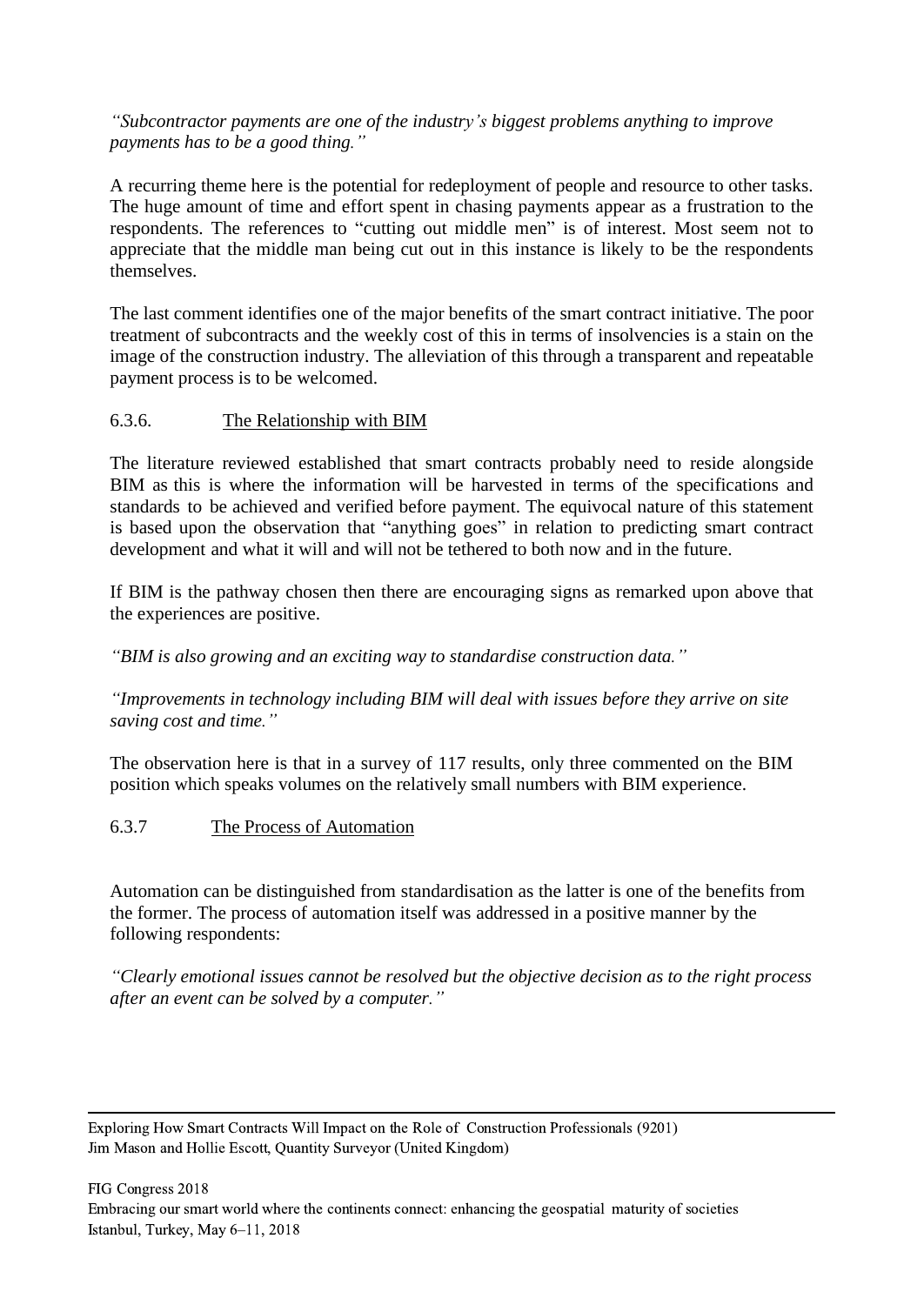*"Disputes that are likely to occur will still centre around risk or scope and there are likely to always be work arounds that can be deployed to make the process work." "Technology brings greater accuracy from survey devices to drawings and cross checks/approvals."*

The last reference to the application to manufacturing processes echoes the constraint about the vast scope of variables that would be experienced on a wider construction project.

### 3.8 Other Positive Comments

This section identifies some of the other positive comments made before the discussion turns away to look at some of the more intractable issues. The comments underline the "buzz" around the subject which supports its position on the "Hype Cycle" (Garnett, 2016).

*"This is exciting as it brings new talent and ideas, innovative as it changes age-old practices better because it could simplify contracting build trust and reduce disputes. What's not to like?"*

*"Never underestimate the ability for people to adapt their methods of working and communicating (social media did not exist 20 years ago)."*

*"These are exciting and innovative and could change the way we work for the better."*

*"There are many improvements that can be effected in the construction industry by technology to give managers more time to deal with "real" issues that need thinking time to resolve."*

*"Wait and see could lead us to stagnate whilst waiting for things to improve. We can't be afraid of trying and failing and trying again."*

There are a good deal of positive statements here and therefore plenty of support for the process. Presumably, those advocating the redeployment of the labour away from the tasks that would become automated are mainly at a managerial level where their own role is not so compromised. The insight demonstrated in the last two comments underlines the potential to revert to existing methods in the event of issues arising.

The position reached with the sum total of the comments examined so far is the highpoint of the cycle. The business case, potential and technological readiness have all been made out together with a good dose of respondent enthusiasm for the process. These positives should be borne in mind for what they represent - a compelling case for smart contract adoption. The next section of comments examine the limitations present on the technology which has the effect of dampening these expectations.

Exploring How Smart Contracts Will Impact on the Role of Construction Professionals (9201) Jim Mason and Hollie Escott, Quantity Surveyor (United Kingdom)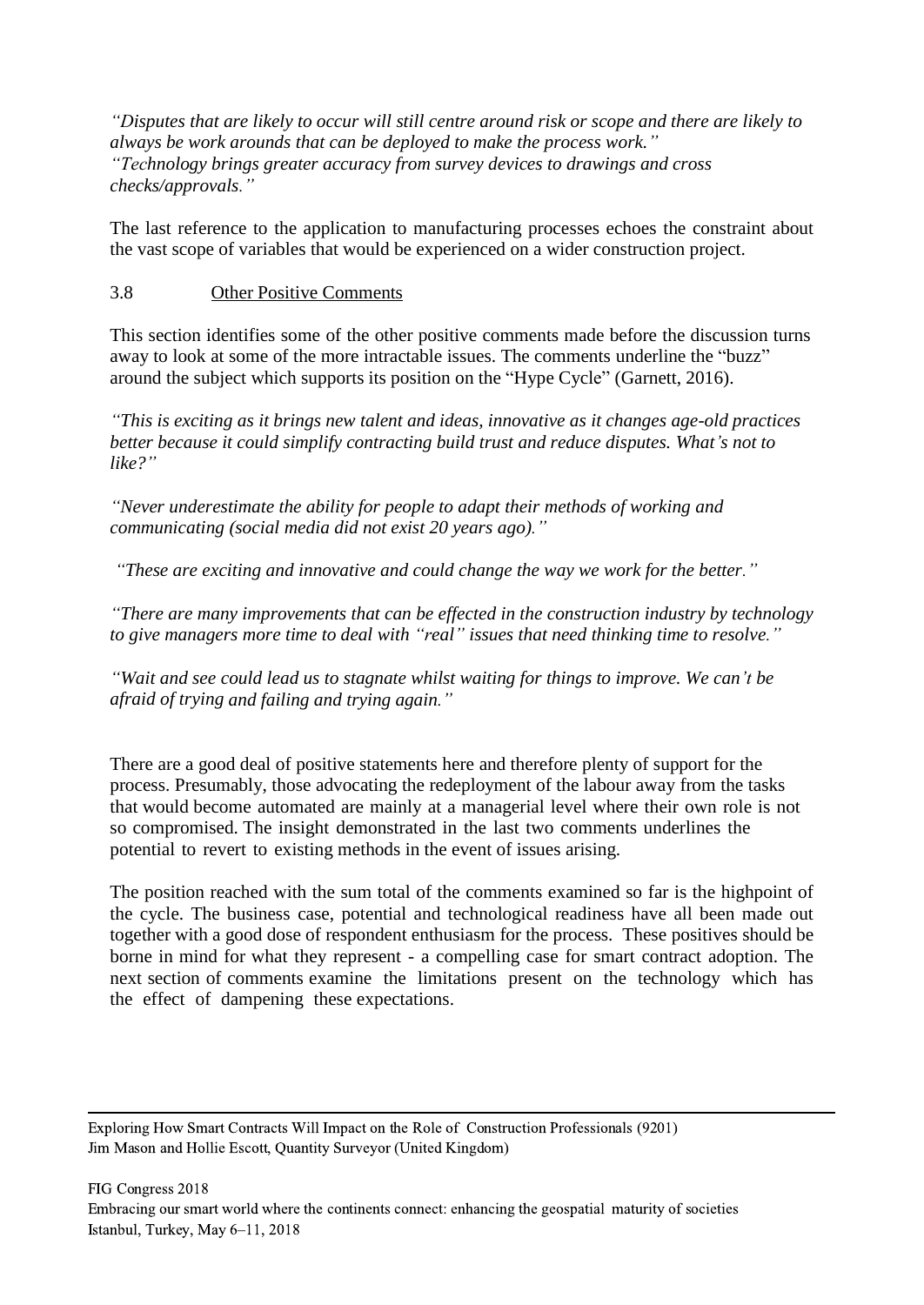#### 6.4 **Limitations on Applicability**

This next section explores the theme of limitations on the applicability of smart contracts. The examination focuses on the anticipated constraints preventing a general adoption of the technology which has already been identified as being beneficial in the first section.

#### 6.4.1 Control

These initial comments in this section reveal the perception that the control and opportunistic behaviour in the construction industry will remain of pivotal importance despite the advent of automation.

*"I don't believe it will ever be fully automated managers will always like to keep control of payments and not rely on the payments being automatic." "A contractor will always want to maximise profits and therefore seek CEs."*

*"In larger value disputes one of other party will want to take things as far as they possibly can and are unlikely to accept a computer's verdict if they are the party found against."* 

The last two comments are similar and have the ring of truth about it in terms of parties wishing to have the control to escalate a dispute which can occur sometimes regardless of the merits or advice received. A lack of control or a surrender to an automated third party is identified as a limitation here in terms of the ability to act commercially. Expecting institutions to act against their vested interest is fanciful. The business case must therefore be made out to demonstrate a new way for those interests to be protected.

### 6.4.2 Lack of a Complete Solution

The potential is recognised for improvement here but not to the extent envisaged in section 3. Here the smart contract initiative is effectively damned with faint praise about its limited potential impact.

*"A reduction in paper is always welcome but the reality is that storage of a document would still be required and need to be retrievable."*

*"In a busy office would you revert to the "old" systems – new technology will only be used if easy and user friendly."*

*"Ultimately due to the fact that this will not eliminate human requirements in the process the most beneficial aspects would be reduction in errors and speed."*

*"You will still need a QS to do a role, it's just QS could add more value now, as opposed to paper pushing."*

Exploring How Smart Contracts Will Impact on the Role of Construction Professionals (9201) Jim Mason and Hollie Escott, Quantity Surveyor (United Kingdom)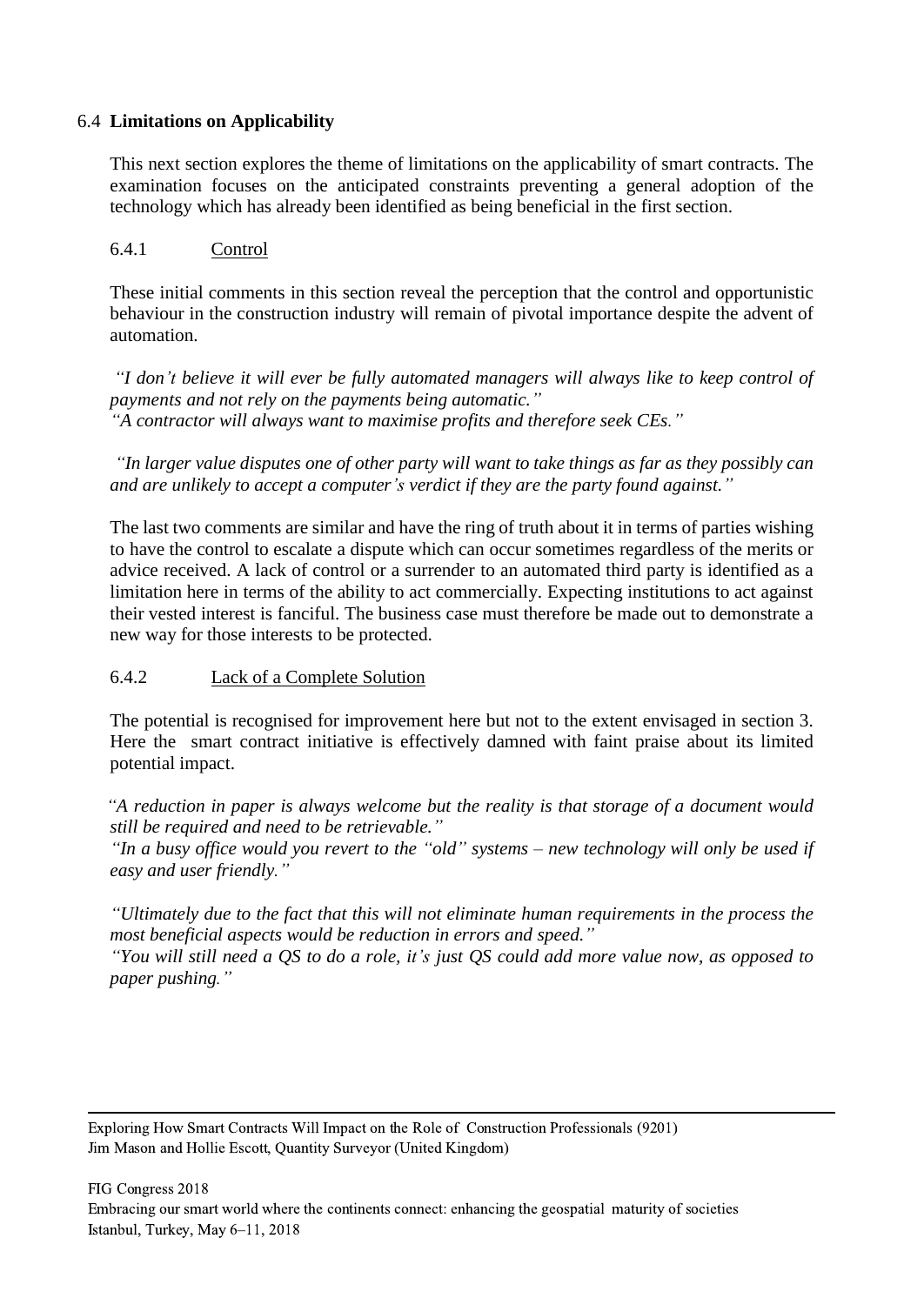The process, when viewed collectively through these comments, still appears to be extremely worthwhile even if these limitations are accurate.

## 6.4.3 Too Many Variables/Complications

The main drawback of the process is featured here in the limitation section and returned to in the next section where the sentiment is expressed not only as a limitation but as an insurmountable obstacle.

"*All the little bits of variation from the millions of random events have to go somewhere like scope or budget. You can automate these events, but only if they are repeatable; these characteristics of logic and maths leave little space for smart contracts."*

*"Breaking down the components of construction cost (Resources employed) and the item/element of work to its lowest common denominator will be challenging. There will inevitably mean higher risk built in and consequently a higher charge to the client."*

*"In my opinion full automation would be relatively simple to achieve, however I have concerns over how you would automate dispute resolution and issues that arise once work has started on site."*

The next limitation is linked to these observations which examines the inability to scale up the process from simple manufactured based tasks.

### 6.4.4 Simple Tasks Only

*"Full smart contracts would suit factory type production or linear projects or those with precise and clear activities."*

*"The only plausible use in the construction industry would be for supply contracts not replacing NEC JCT FIDIC."*

The last comment holds out some hope for the process in terms of rather than seeing it as being only suitable for simple projects the solution could lie in viewing the whole as a sum of its parts. The individual process can therefore be broken down into its constituent processes.

### 6.4.5 Human Contact Required

Again, these concerns are expressed all the louder in the next section. A semi-automated process is being anticipated in this latest limitation.

*"A lot of works in the construction industry is undertaken on trust and collaboration break the trust and the project becomes a contractual mess. Would a computer system have trust?"*

Exploring How Smart Contracts Will Impact on the Role of Construction Professionals (9201) Jim Mason and Hollie Escott, Quantity Surveyor (United Kingdom)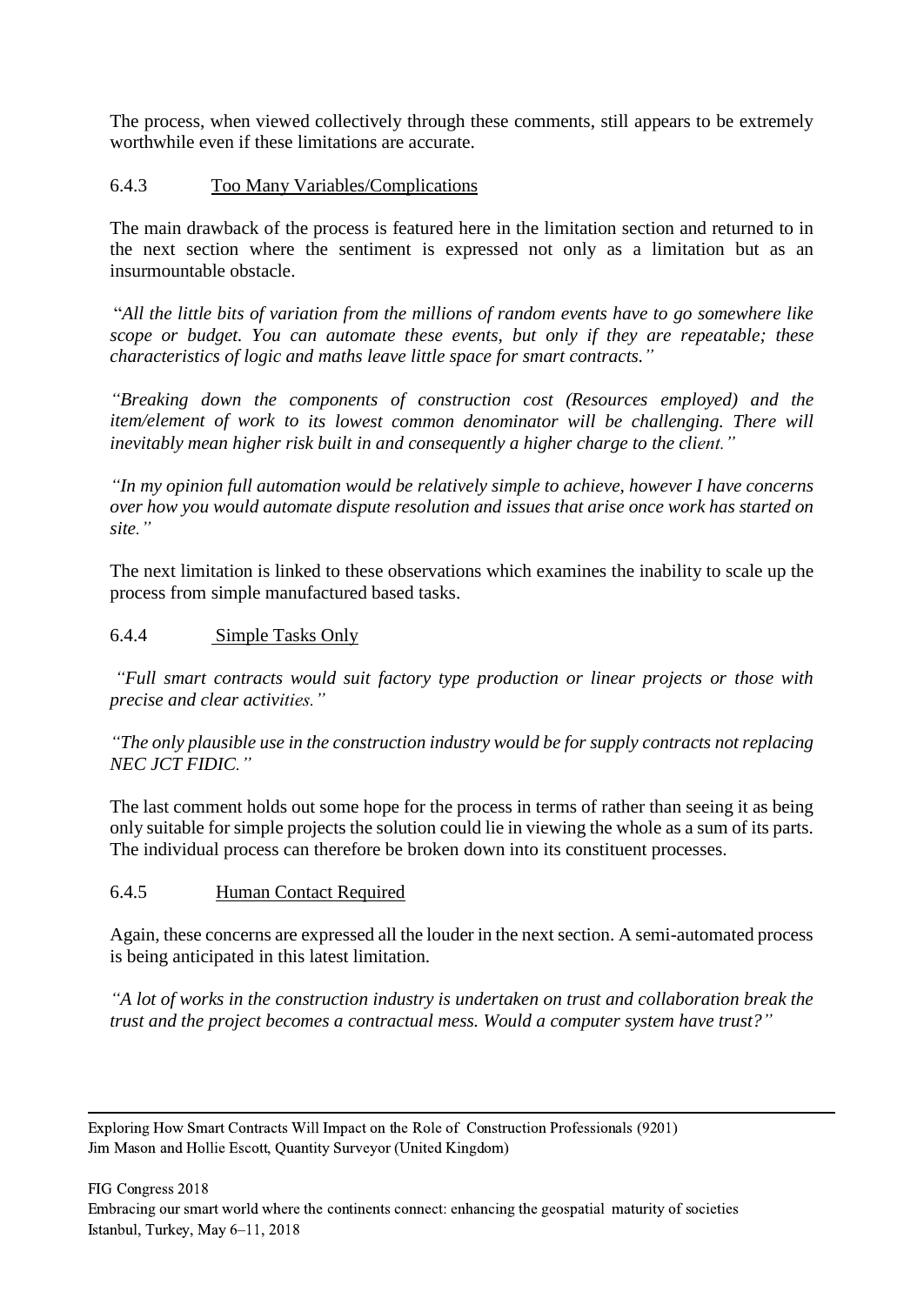The last view raises the point that the role of the human is to enthuse. There may well be something in this point although reducing the human to a "cheer leading" role is to become marginalised in importance.

### 6.4.6 Lack of a Driving Force

This final limitation identifies the requirement for intervention in an industry well known for its resistance to change. The parallels are there to be seen with BIM and its limited take-up in the private sector despite it having been mandated in the public sector. This section has analysed the responses concerned about the limitations of smart contracts. The main ones address the complexity and requirement for human intervention in the process. The clamour of the naysayers builds to a crescendo in the next section where the scepticism around the claims of smart contracts is addressed.

### 6.5 **Scepticisms around Smart Contracts**

The old saying about it is easier to tear down than to build up should preface these remarks.

#### 6.5.1 Claims on Costs Unfounded

The first challenge to the smart contract project is that the cost savings case is not made out.

*"I'm not sure there would be cost savings on a typical contract as the backlog of unresolved issues would lead to more cost to resolve."*

*"The amount of cost savings I think will be unjustified, as system install and upskilling will null that out."*

In the main, these comments are not denying that cost savings are possible, merely that the case has not yet been made out sufficiently well. This is something that can be addressed either academically or commercially.

### 6.5.2 Contractual Purpose

These scepticisms centre around the unique ability of written contracts to be able to cope with uncertainty generated on construction projects and to be a frame of reference for their resolution.

*"Construction contracts cannot be 100% prescriptive the uniqueness of the construction delivery cannot be "beyond all reasonable doubt".*

*"If the problem is complex enough to require a contract, it's too complicated to predict the outcome."*

Exploring How Smart Contracts Will Impact on the Role of Construction Professionals (9201) Jim Mason and Hollie Escott, Quantity Surveyor (United Kingdom)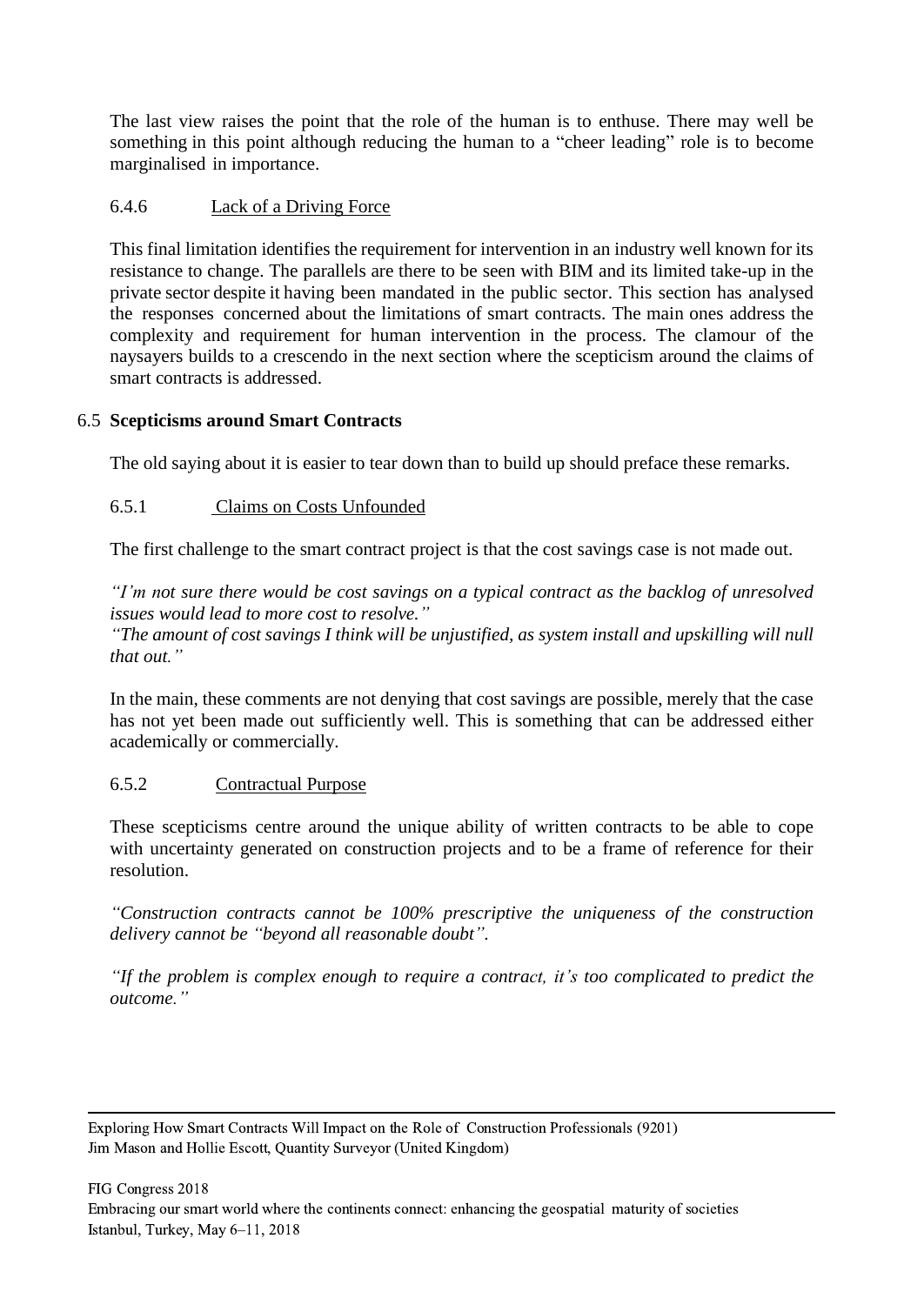The point being missed here is that the nature and content of a contract will be vastly different in the envisaged project. The contract will be prescriptive and exhaustive in its handling of the variable scenarios to which it will apply. This will either be achieved at the component or trade skill level. This leads into the next criticism which is whether that level of detail is ever going to be achievable.

## 6.5.3 Too Complex/Unique

This section revisits the complexity issue already identified as a limitation. Here the limitation becomes a major obstacle.

*"Construction is a very complex business where there are many risks and changed circumstances which need to be well managed to compute with a variable option for each event encountered based on yes or no answer I cannot see happening."*

*"It is very difficult to produce an automated response no matter how cleverly coded to cope with all anomalies that might/can occur."*

*"Too many "what ifs" for coding to ever reach a point of agreement. Computers now far more capable but the concept is still flawed because of the immense variable inputs – let alone the output expectations."*

*"Even with the immense progress that has been and will be made in technology the complexities are not to be underestimated and human attitude is what is holding things back more than anything."*

A recurring theme in the above comments is that construction projects are unique. Clearly, the size and complexity of projects vary but the degree to which they are truly unique is open to challenge. A more open debate on the topic can be achieved by approaching from a different angle –all construction projects involve elements of repeatable and severable processes that can be automated. There are a glimmer of hope in the last comment which identifies it is human attitude about what computers can do which is the obstacle.

## 6.5.4 Cloud Cuckoo Land

This section is reserved for the out and out doubters. The points raised are nonetheless revealing and contain valuable insights. The accusation of doublespeak can, in part, be upheld. A contract cannot be smart in the sense of real intelligence. The misnomer seems to haves stuck, however, in the way that BIM does not really cover the process it has become. The remarks about deteriorating relations between main and subcontractors are also noteworthy against a background of Brexit nervousness in the economy. Further, the accusation of being too far removed from site level provides a caution against being divorced from the realities of the construction site.

Exploring How Smart Contracts Will Impact on the Role of Construction Professionals (9201) Jim Mason and Hollie Escott, Quantity Surveyor (United Kingdom)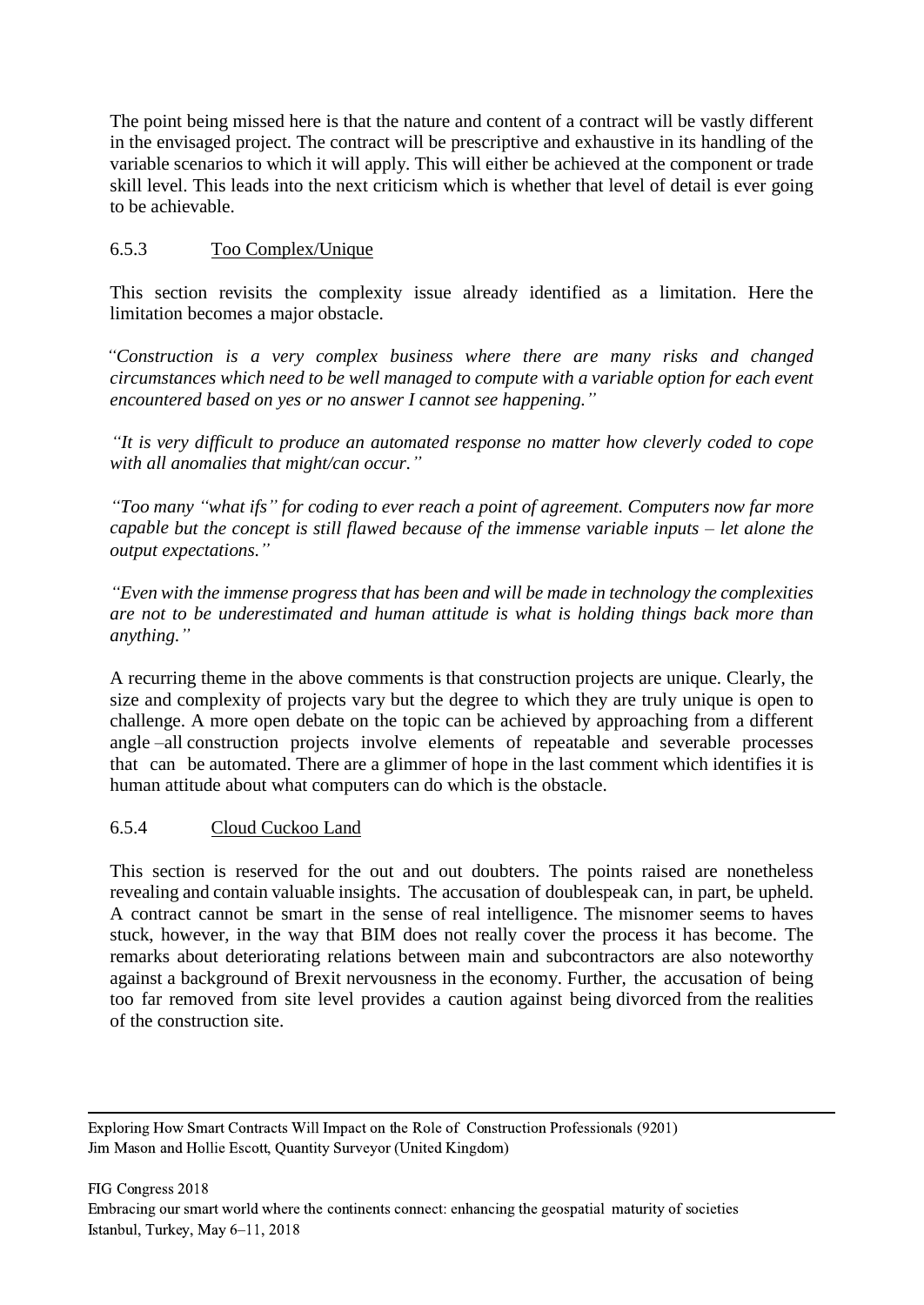### 6.5.5 IT Fatigue

This section examines the comments based on people's ennui and mistrust of computers usually borne out of their own bad experiences.

*"Anything that is IT developed is prone to hacking and similar system errors."*

*"Technology is fallible as are humans. Technology which is poorly applied may well cause more initial disputes but because it is linear disputes should be resolved very quickly if they have arisen due to technological errors, bugs etc."*

*"The risk of coding incorrectly is a big risk throughout the process from implementing to completion. This would inevitably lead to change."*

Some of the comments made above are phrased as questions which, once answered satisfactorily, would address the concern. The back-up of the system would be a reliability issue addressed in the development stages of the technology. The "rubbish in, rubbish out" phenomenon has not tainted people's experience of BIM and those standards would also be achievable on this platform. The comment about being able to unpick linear disputes arising from computer error is actually a positive. This challenges the received wisdom that "to err is human, to really mess up requires a computer." Quite the opposite would appear to be the case.

The final comment is reflective of one criticism levelled at IT suppliers – namely the need to constantly upgrade the systems and pay additional premiums. Smart contracts would not appear to be in a position to reverse this trend.

### 6.5.6 Risk of Replacing Humans

This scepticism follows on from the points made about the complexity of the process. The perception is that humans can deal with the complexity and prioritise what is important (Mason,2017B). One of the most important things is held out as trust and collaboration which cannot, so the thought goes, be replaced by computers.

*"How can code replace human judgment interpretation and variable management techniques?" "Removing the human element will reduce trust and collaboration."*

*"You need interaction for trust and collaboration and this does take some of that out of the process."* 

The last comment acknowledges the sea-change necessitated by the smart contract project. The construction industry has endured twenty years of the promotion of collaboration and

Exploring How Smart Contracts Will Impact on the Role of Construction Professionals (9201) Jim Mason and Hollie Escott, Quantity Surveyor (United Kingdom)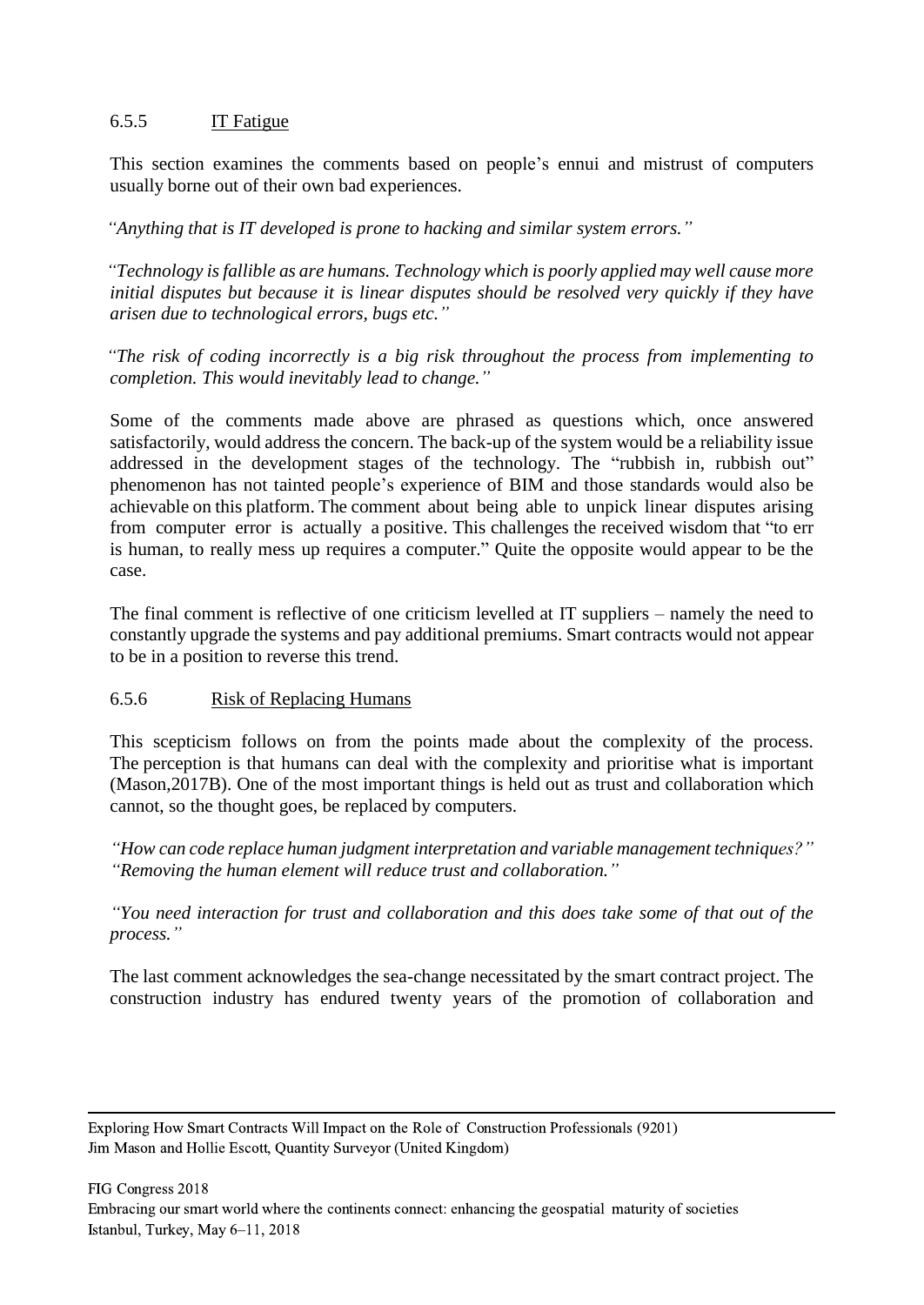relationships. Any replacement of this sentiment with a more mechanistic approach is bound to cause upheavals.

### 6.5.7 The Training Requirement

The contemplation of implementing any change affecting the construction industry concludes in whole or in part with the requirement for training. The subsequent failure of the training programme to materialise usually causes consternation. The case for the training is made out in the following comments:

*"I use software and data often – software is only useful when the quality of data is high and therefore the humans inputting the data are trained properly."*

The requirement for training and malleable staff interested in the developments are certainly constraints. The investment required would follow from the business case being properly made out and the market leaders setting the pace in this field.

#### 6.6 **Computers and Trust**

The respondents were specifically asked about how they saw the relationship between computers and trust. The notion being tested is that collaboration is part and parcel of the automated process and that, far from being a casualty, is part of the DNA of smart contracts.

#### 6.1 Contrary to the Direction of Travel

The first comments discussed seem to resist the move towards automation on the grounds that this is not where the industry has been headed.

*"A computer cannot decide this and will only use the facts which in a time of mutual trust and cooperation isn't the way forwards."*

*"Taking the human element out of the contract will not lead to collaboration as the contract will be administered as a binary yes/no process with no option for discussion."*

The alternative view is that the process requires the trust and collaboration at the outset before the construction actually commences. Viewing the relationships holistically in this manner appears to alleviate these concerns.

### 6.2 Computers Cannot Negotiate

These comments are an extension of the observation that computers can never replicate the face- to-face nature required in a business setting.

Exploring How Smart Contracts Will Impact on the Role of Construction Professionals (9201) Jim Mason and Hollie Escott, Quantity Surveyor (United Kingdom)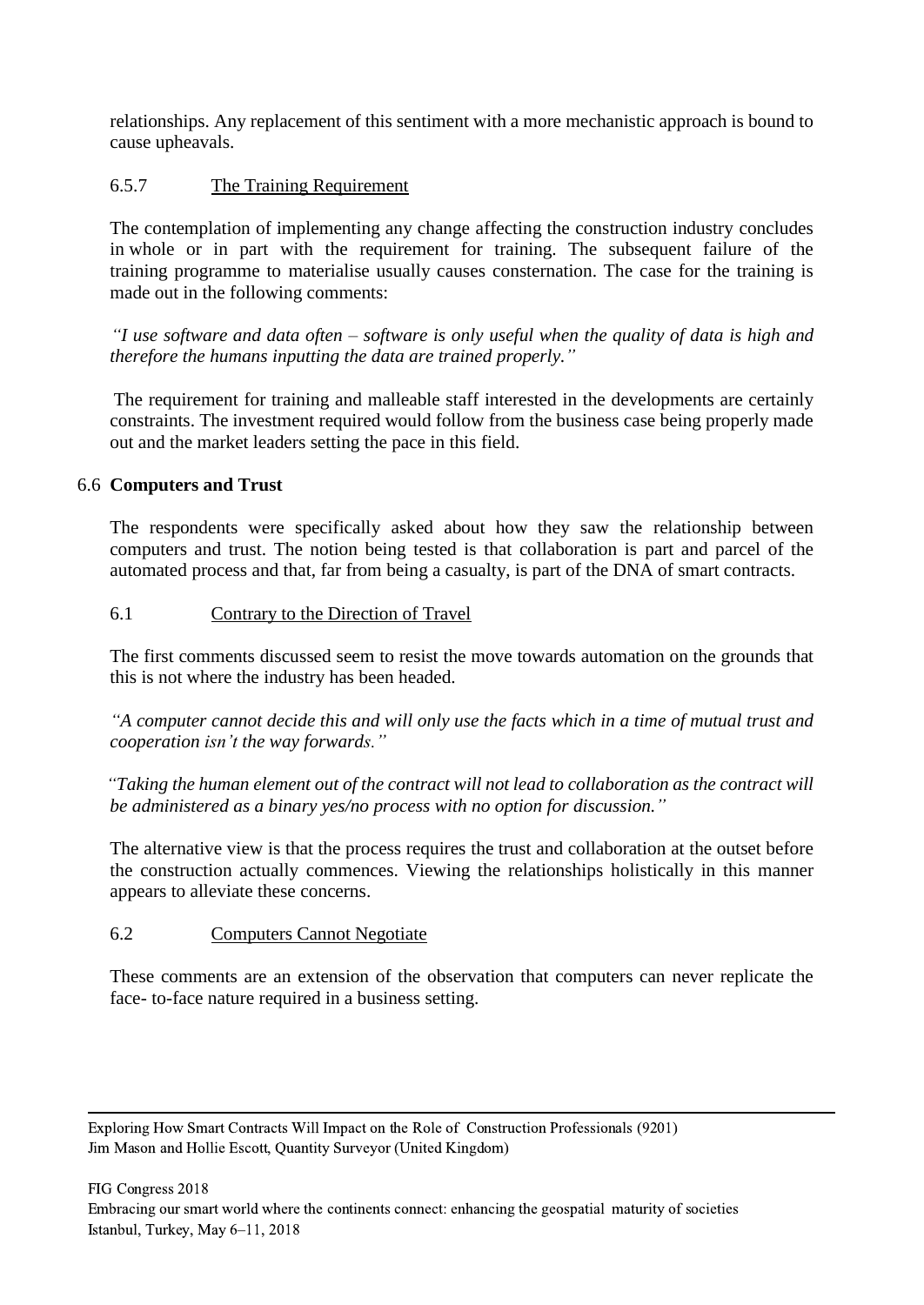*"Getting round the table is a key part of collaboration. Can computers argue a point?"*

*"Standard construction contracts are "prescriptive" to a point, interpretation and good management makes up a large part of the success of a contract which cannot be written into code."*

The alternative view is to bear in mind that computers are a tool and can perform a good deal of the repeatable aspects of construction whilst allowing for human input on the more intractable problems. This is the semi-automated position advocated as likely to be the work around in the short to medium term.

### 6.3 Humans are Required for Dispute Resolution

Nowhere is the case made out more forcefully in the comments than for human intervention than in the dispute resolution procedure. Whether or not this ought to be singled out for special mention is debatable.

*"Dispute resolution and human intervention seem interlocked to me – how are unforeseen circumstances to be handled?"*

*"I believe some straight forward issues can be solved by computers by more complex disagreements with an unclear conclusion will always require human intervention." "If there are any unknown or unquantifiable risk events then a traditional "manual" control that engages all parties to the contract are preferable and advisable."*

*"Taking the human element out of construction is likely to result in a more adversarial approach."*

*"The reduction in risk is always welcome but there is a need for the human brain to be applied to the words."*

*"You can use technology to highlight any problems due to incorrect data, late works etc. This would need face- to- face collaboration to resolve. Can this be done computer to computer?"*

The last point is again framed as a question to which the answer could conceivably be "yes." The vast majority of the respondents are self-confessed as not being particularly familiar with the intricacies of the subject and presumably are open to the possibility of their being the technologically enhanced answer they question.

### 6.4 Trust as a By-Product

A few of the respondents made the connection between trust and smart contracts as being capable of residing in the same place.

Exploring How Smart Contracts Will Impact on the Role of Construction Professionals (9201) Jim Mason and Hollie Escott, Quantity Surveyor (United Kingdom)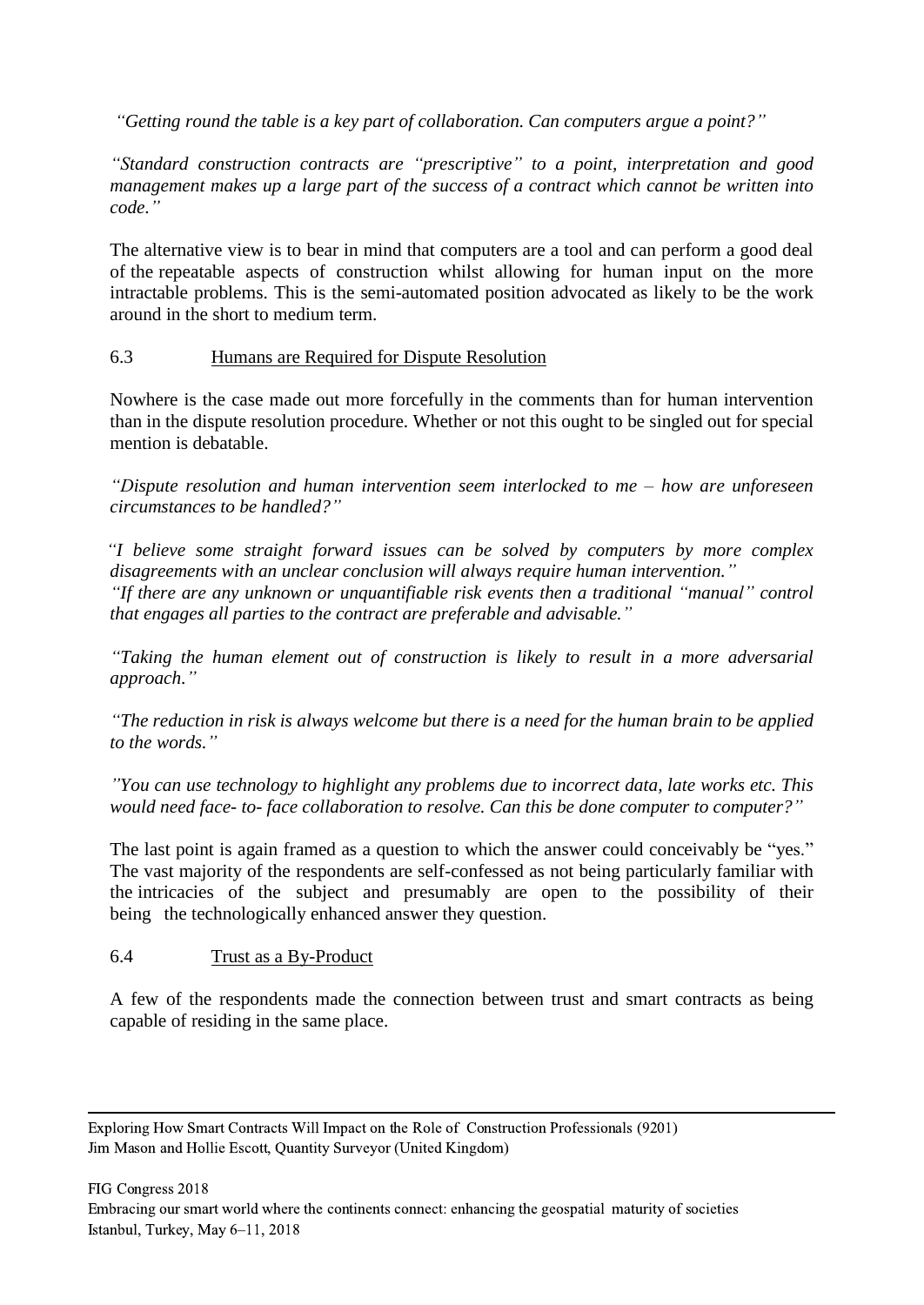*"Trust and collaboration will be automatic if [smart contract] is delivered." "Trust can always be worked upon when something has proven to work well."*

*"Trust will only be gained if the contract is seen as fair and reasonable in the first place."*

These insights establish some of the new connections made in the final section of insights.

## 6.7 **The Long Run**

This section of comments looks at the phenomenon where respondents decide that the advances being described lie far off in the future.

### 6.7.1 Testing

It appears to be generally accepted across the respondents that a period of testing and trial and error would be involved before implementation.

*"As with the change from previous forms of contract to more collaborative workings, any changes, particularly when decisions are taken away from people, systems and processes will need to be tested and bedded in before gaining confidence and trust."*

*"Computers are too glitch and error prone (due to poor information input by human element) computer systems are not reliable enough yet."*

*"There will be many failures before we recognise success."*

These points appear incontestable and would in any event be part of the process of introduction.

### 7.2 BIM first

The link between BIM and smart contracts has been discussed as being the probable route to implementation. If this is correct then citing comparisons with the BIM journey are valid.

*"BIM is still in early days. Long way to go before full automation."*

*"Many of the projects I work on are not fully BIM enabled and I don't think this is unusual. Therefore I think we are a long way off smart contracts."*

*"Much like BIM it is a good idea that will be useful but will take time to integrate into the industry." "Projects will become fully BIM enabled eventually."*

Exploring How Smart Contracts Will Impact on the Role of Construction Professionals (9201) Jim Mason and Hollie Escott, Quantity Surveyor (United Kingdom)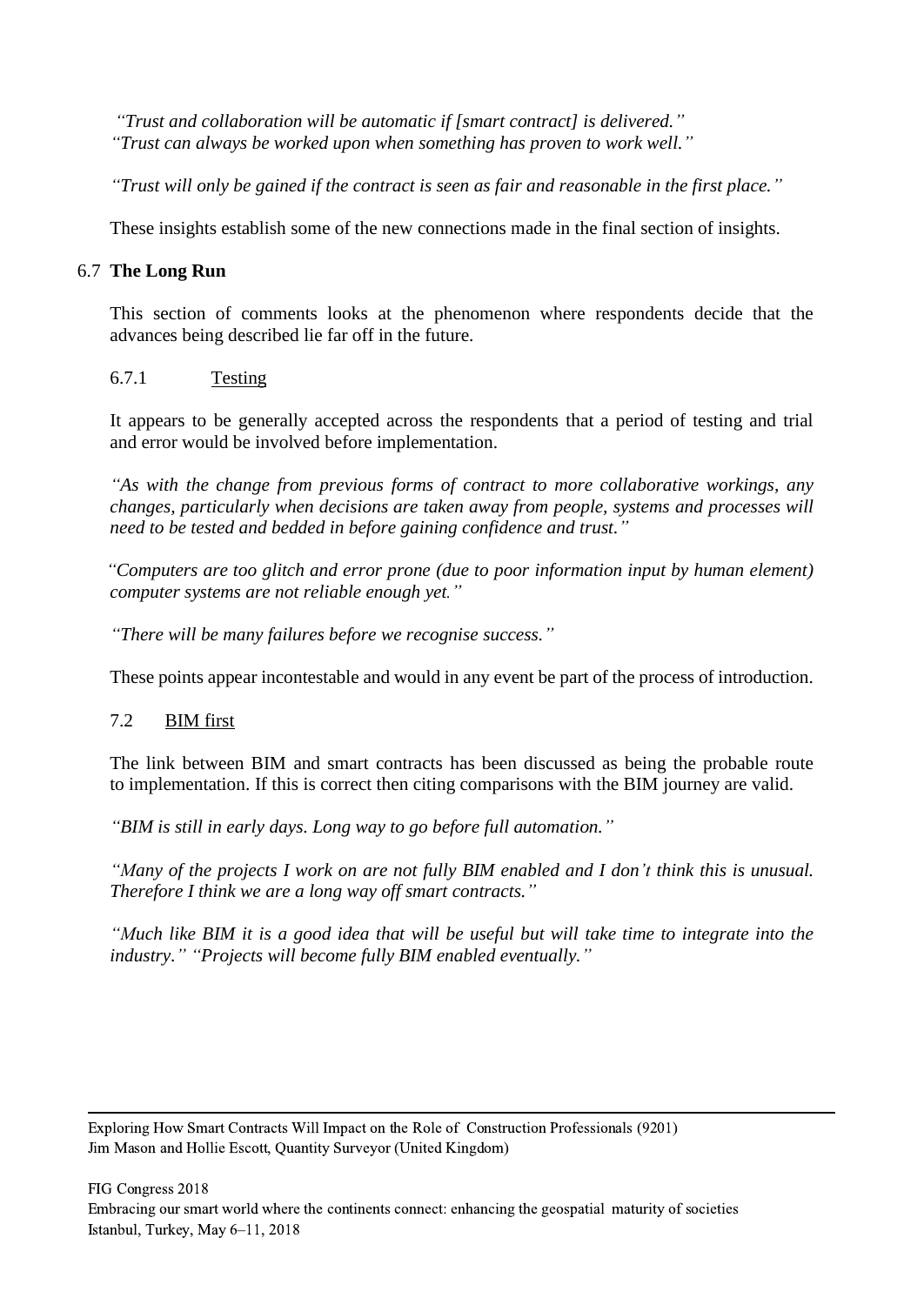The general acceptance of where things are going means that the debate centres on the time it will take and the benefits/impacts. BIM appears to be making progress but not, if these respondents are to be believed, at the stellar rates claimed in the NBS Surveys (NBS, 2015).

### 7.3 Long Play/New Generation

The issue examined here is how respondents judge the passage of time required for something to become established. Erring on the side of a long lead in appears as the default position.

*"Always with new technology a critical mass is needed."*

*"I am currently unsure about the future of smart contracting and BIM. I think ultimately it will be positive but it will be many years until it is fully embraced."*

*"It may take a generation to change this as younger staff would embrace this technology easier."*

*"Yes technology is the future for all industries, but smart contracting I don't believe is remotely achievable on complex construction projects any time soon. "*

*"The NEC took 20 years to become the contract of choice and that only due to government intervention so collaboration does not come naturally to the industry."*

*"It will take some time to understand where contractors are able to gain an edge."*

This last point can be addressed once the business case is made out. The encouragement appears to be that, as with the NEC experience, real change can eventually be effected.

#### 6.8 **New Approaches and Connections**

This final section of the discussion considers some of the comments making connections beyond the more obvious points considered so far.

#### 6.8.1 Priorities to Address

These perceptive comments appear to establish that: trust needs to come before the business case, the element based approach is the correct one and that a semi-automated process could be developed using existing contractual procedures.

*"Although costs savings are important, I think that smart contracts would need to overcome the trust and collaboration issues first before money were an issue."*

*"Procurement teams rarely understand what it is they are procuring in enough detail and do not want to engage with people to really find the best service or product at a fair price. They* 

Exploring How Smart Contracts Will Impact on the Role of Construction Professionals (9201) Jim Mason and Hollie Escott, Quantity Surveyor (United Kingdom)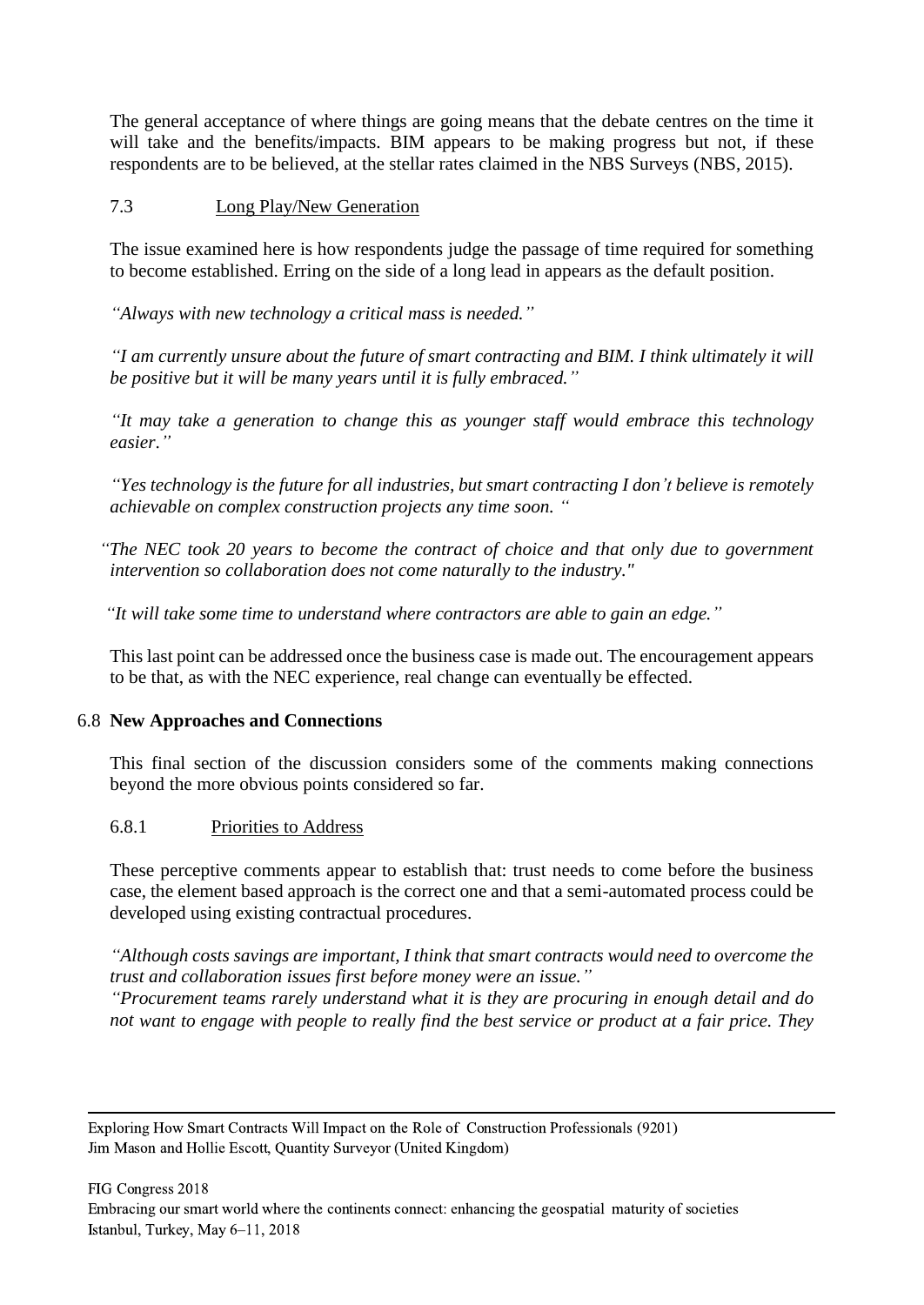*just want to set things up through e platform and score against stuff they can understand/measure like whether you have ISO standard. These tell you very little other than some paper work has been filled out correctly. Smart contracts seem like an extension of something that is already not working well."*

The last point again resonates with a shortcoming of current procurement procedures. The fallacy that procurers want to know the complete picture before awarding a contract is touched upon here. The de-skilling of the process can be observed as starting much earlier than the construction side of operations. Ensuring the proper application of high level skill at the key points in the process is as vital as it ever was.

### 6.8.2 Flipped Thinking

The last selection of comments have been chosen for their illumination of counter-intuitive thinking and are analysed independently.The prediction of more disputes is of interest here. This might be along the lines of clash detection in BIM where thousands of clashes are highlighter, only to be resolvable at the move of a mouse click on the design programmes.

The issue of whether 8 out of 10 is good enough is flagged up here. Presumably the remaining two incidences would require human intervention.

*"It is the very complexity that means that automation is essential and not a hindrance." "Why should a person matter? The facts should."*

These two observations have a common genus which is that computers can manage complexity. The real issue is whether this can be translated into a simple decision on how to the issues to prioritise and arrive at a decision.

*"If a smart contract is used as intended then trust and collaboration should be of no real concern as each parties roles and responsibilities would be clearly defined."*

This comment reveals the point that trust and collaboration were never the end in themselves but a mean to that end which can also be achieved and complimentary to, the smart contract approach. In this comment, the dispassionate nature of the decision making process is seen as a positive. This contradicts the requirement for the "human touch" espoused earlier. The automation of the judicial process was discussed as a possibility.

*"Newer QSs are much more "technology native" and do understand the processes which underpin this technology."*

This comment supports the Adams approach quoted earlier (Adams, 2001). Newer Quantity Surveyors do not concern themselves about the developments in the same way as the older Quantity Surveyors and are consequently less threatened by them.This sentiment centres on the

Exploring How Smart Contracts Will Impact on the Role of Construction Professionals (9201) Jim Mason and Hollie Escott, Quantity Surveyor (United Kingdom)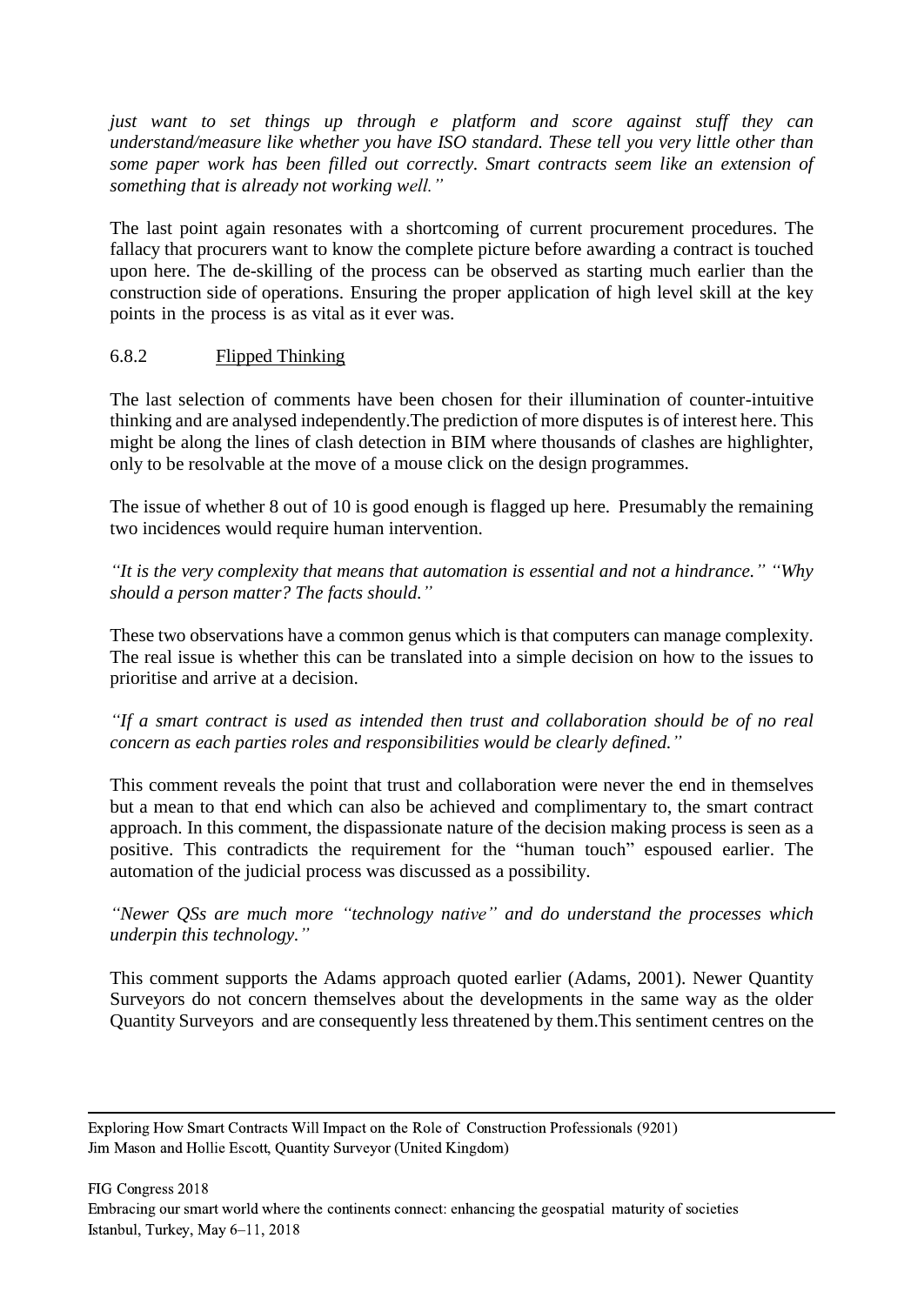intangible and flighty nature of trust. Ultimately it is not a reliable or bankable commodity on which an industry can be built. Ultimately, the same limitation on trust applies to the human involvement more widely. This comment encapsulates the potential benefits for smart contracts to ultimately save us from ourselves.

## 7. **CONCLUSIONS AND RECOMMENDATIONS**

The priorities for smart contracts and their likely impact in the foreseeable future are summarised below.

In order to overcome problems in the short term it would be useful to:

- 1. settle upon a definition suitable for the construction industry and its inter-relation with other technologies;
- 2. form a clearer picture of what it is the industry is currently dissatisfied with;
- 3. establish which benefits are realisable and by what means;
- 4. draw the parameters of what is achievable by reference to the limitations which currently curtail performance and how these may fall away in the future;
- 5. Dispel those cynical opinions and fallacies which do not reflect the true picture whilst acknowledging those which are real and present roadblocks;
- 6. Form a strategy for implementation and training, possibly learning from the BIM experience;
- 7. Draw a line under the computers and trust debate by recognising that the two are not mutually exclusive;
- 8. Draw up a realistic timetable and monitoring platform to accompany developments; and
- 9. Take the debate in new directions and recognise the huge potential for positive impact on a dispute ridden industry.

## **REFERENCES**

Adams, D. (2002) *The Salmon of Doubt,* Heinemann Limited

Bingham, T. (2014) *The JCT Povey Lecture* [online]. Available from:

[https://blackboard.uwe.ac.uk/bbcswebdav/pid-5360055-dt-content-rid-](https://blackboard.uwe.ac.uk/bbcswebdav/pid-5360055-dt-content-rid-10756775_2/courses/UBLMVS-30-3_16sep_1/JCT-Povey-Lecture-2014-for-publication.pdf)

[10756775\\_2/courses/UBLMVS-30-3\\_16sep\\_1/JCT-Povey-Lecture-2014-for-publication.pdf](https://blackboard.uwe.ac.uk/bbcswebdav/pid-5360055-dt-content-rid-10756775_2/courses/UBLMVS-30-3_16sep_1/JCT-Povey-Lecture-2014-for-publication.pdf) [Accessed 29 March 2017].

Blockgeek. (2017) *Smart Contracts: The Blockchain Technology That Will Replace Lawyers*. [online]. Available from:<https://blockgeeks.com/guides/smart-contracts/> [Accessed 07 February 2017].

Bouchlaghem, D. et al. (2012) *Collaborative Working in Construction.* 1st ed. New York: SPON Press.

Cardeira, H. (2015) *Smart Contracts and their applications in the construction industry*  [online]. Available from: [http://heldercardeira.com/H%20Cardeira%202015%20-](http://heldercardeira.com/H%20Cardeira%202015%20-%20Smart%20contracts%20and%20possible%20applications%20to%20the%20construction%20industry.pdf)

[%20Smart%20contracts%20and%20possible%20applications%20to%20the%20construction](http://heldercardeira.com/H%20Cardeira%202015%20-%20Smart%20contracts%20and%20possible%20applications%20to%20the%20construction%20industry.pdf) [%20indu stry.pdf](http://heldercardeira.com/H%20Cardeira%202015%20-%20Smart%20contracts%20and%20possible%20applications%20to%20the%20construction%20industry.pdf) [Accessed 24 September 2016].

Chynoweth, P. (2008) 'Legal Research' in Knight, A. and Ruddock, L., *Advanced Research Methods in the Built Environment*, Blackwells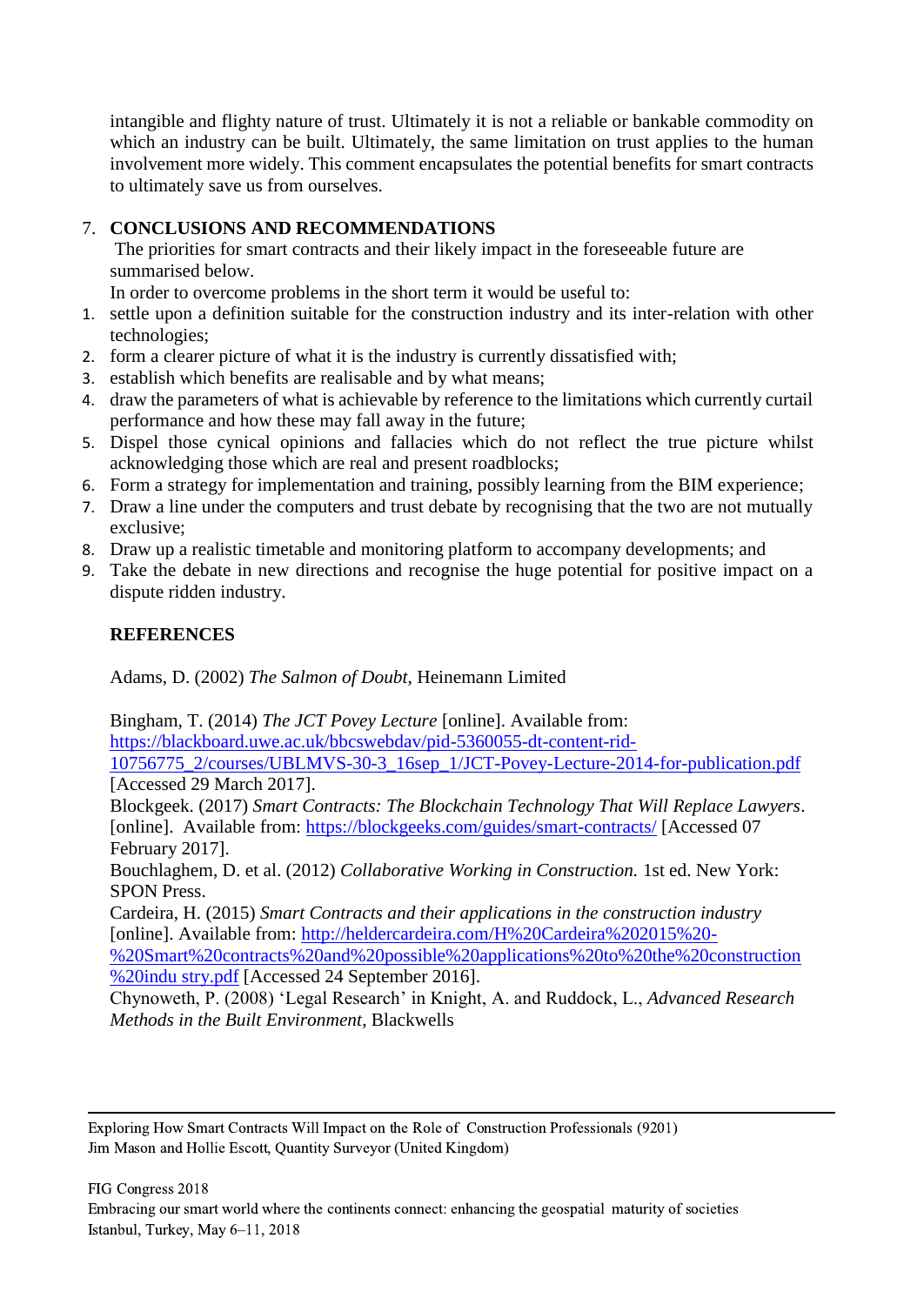Constructing Excellence. (2016) *Constructing Excellence.* [online]. Available from: http://constructingexcellence.org.uk/ [Accessed Thursday 4th February 2017].

De Botton, A. (2001) *The Consolations of Philosophy,* Vintage Books

Digital Built Britain. (2015) *Digital Built Britain* [online]. Available from[:](http://digital-built-britain.com/) [http://digital](http://digital-built-britain.com/)[builtbritain.com/](http://digital-built-britain.com/) [Accessed 19 March 2017].

Emerson, S, H. (1962) *A survey of problems before the construction industry,* Unknown: Unknown.

Emmitt, S., and Gorse, C A. (2003) *Construction communication.* Oxford: Wiley- Blackwell. Fox, S. (2016) *Why construction needs smart contracts* [online] Available from:

<https://www.thenbs.com/knowledge/why-construction-needs-smart-contracts> [Accessed 23 January 2017]

Gartner. (2013) *Gartner Identifies the Top 10 Strategic Technology Trends for 2014* [online]. Available from: https://www.gartner.com/newsroom/id/2211115 [Accessed 26 January 2017].

Gartner (2016) *Hype Cycle for Emerging Technologies* available at: [www.gartner.com/newsroom/id/3412017](http://www.gartner.com/newsroom/id/3412017) [\[](http://www.gartner.com/newsroom/id/3412017)Accessed 3rd July 2017]

Gronbaek, MvH. (2016) *Blockchain 2.0, smart contracts and challenges* [online]. Available from: <https://www.twobirds.com/en/news/articles/2016/uk/blockchain>[-2-0--smart-contracts](https://www.twobirds.com/en/news/articles/2016/uk/blockchain-2-0--smart-contracts-and-challenges)[andchallenges](https://www.twobirds.com/en/news/articles/2016/uk/blockchain-2-0--smart-contracts-and-challenges) [\[](https://www.twobirds.com/en/news/articles/2016/uk/blockchain-2-0--smart-contracts-and-challenges)Accessed 12 January 2017].

Langford, D.A. and Murray, M. (2003) *Construction reports 1944-98*. Oxford: Blackwell Science.

Latham, S. M. (1994) *Constructing Excellence, Constructing the Team.* [online]. Available from[:](http://constructingexcellence.org.uk/wp-content/uploads/2014/10/Constructing-the-team-The-Latham-Report.pdf) [http://constructingexcellence.org.uk/wp-](http://constructingexcellence.org.uk/wp-content/uploads/2014/10/Constructing-the-team-The-Latham-Report.pdf)

[content/uploads/2014/10/Constructingthe-team-The-Latham-Report.pdf](http://constructingexcellence.org.uk/wp-content/uploads/2014/10/Constructing-the-team-The-Latham-Report.pdf) [\[](http://constructingexcellence.org.uk/wp-content/uploads/2014/10/Constructing-the-team-The-Latham-Report.pdf)Accessed 4th March 2016].

Lynch, P.R. (2012) *HGCRA: Re-Addressing the Balance of Power Between Main Contractors and Subcontractors*. [online]. Available from:

[http://www.nadr.co.uk/articles/published/construction/TheBalanceOfPowerBetweenContracto](http://www.nadr.co.uk/articles/published/construction/TheBalanceOfPowerBetweenContractors.pdf) [rs.pd f](http://www.nadr.co.uk/articles/published/construction/TheBalanceOfPowerBetweenContractors.pdf) [Accessed 13 March 2017].

Mason, J. (2017A) *Intelligent contracts and the construction industry*. Journal of Legal Affairs and Dispute Resolution in Engineering and Construction. 9(3) Available from: <http://ascelibrary.org/journal/jladah> [Accessed 01 February 2017].

Mason, J. (2017B) *Intelligent contracts: Get Smart* Building Magazine 7 July Available from: <http://www.building.co.uk/professional/legal/intelligent-contracts-get-smart/5088630.article>

Morgan, P. (2014) *Bitcoin South: Innovating Legal Systems through Blockchain Technology* [online]. Available from[:](http://bravenewcoin.com/news/pamela-morgan-at-bitcoin-south-innovating-legal-systems-through-blockchain-technology/) [http://bravenewcoin.com/news/pamela-morgan-at-bitcoin-south](http://bravenewcoin.com/news/pamela-morgan-at-bitcoin-south-innovating-legal-systems-through-blockchain-technology/)[innovating-legalsystems-through-blockchain-technology/](http://bravenewcoin.com/news/pamela-morgan-at-bitcoin-south-innovating-legal-systems-through-blockchain-technology/) [Accessed 01 June 2016].